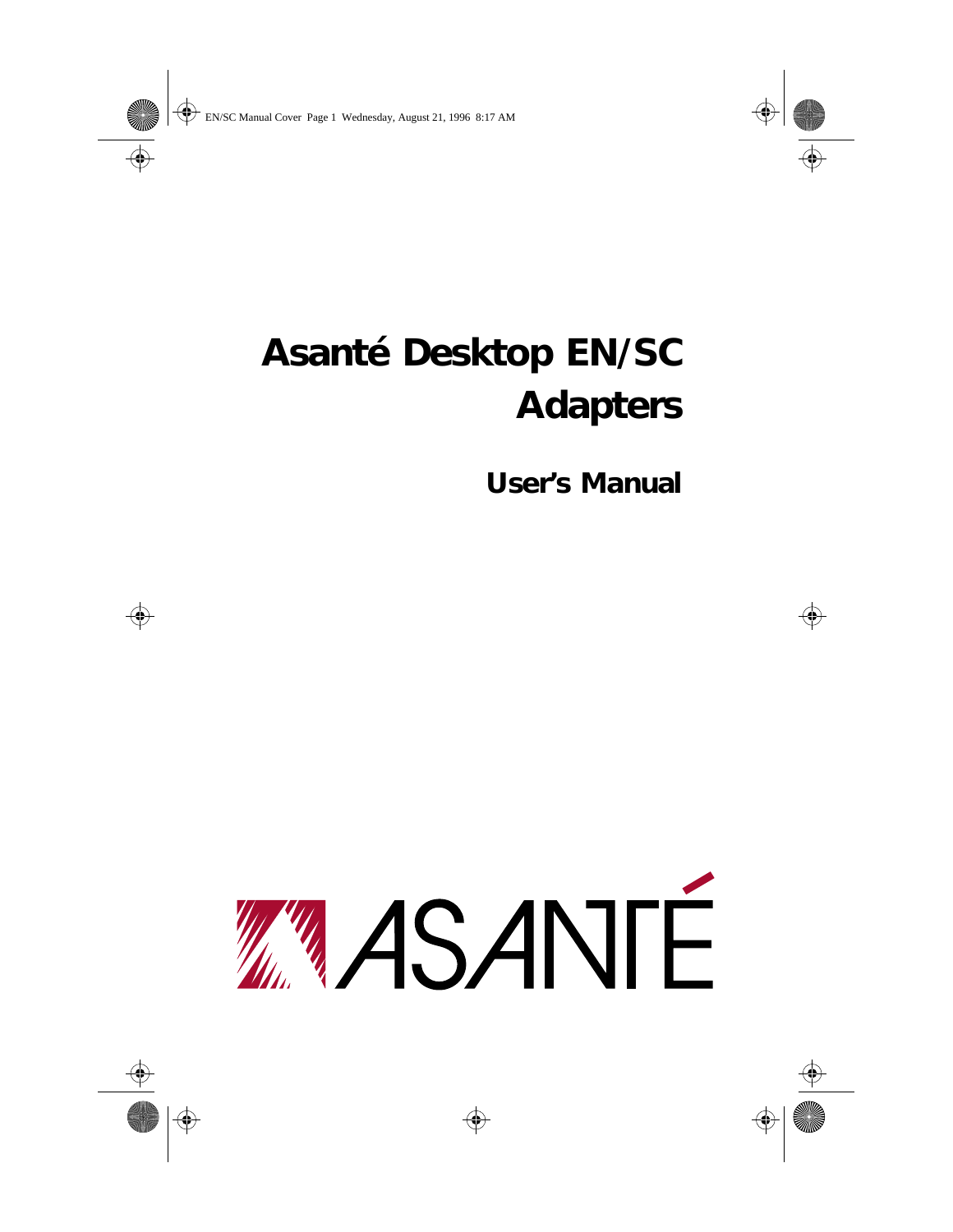## **Asanté Desktop EN/SC Adapters**

**User's Manual**

Asanté Technologies, Inc. 821 Fox Lane San Jose, CA 95131

April 1996

Part Number 06-00261-00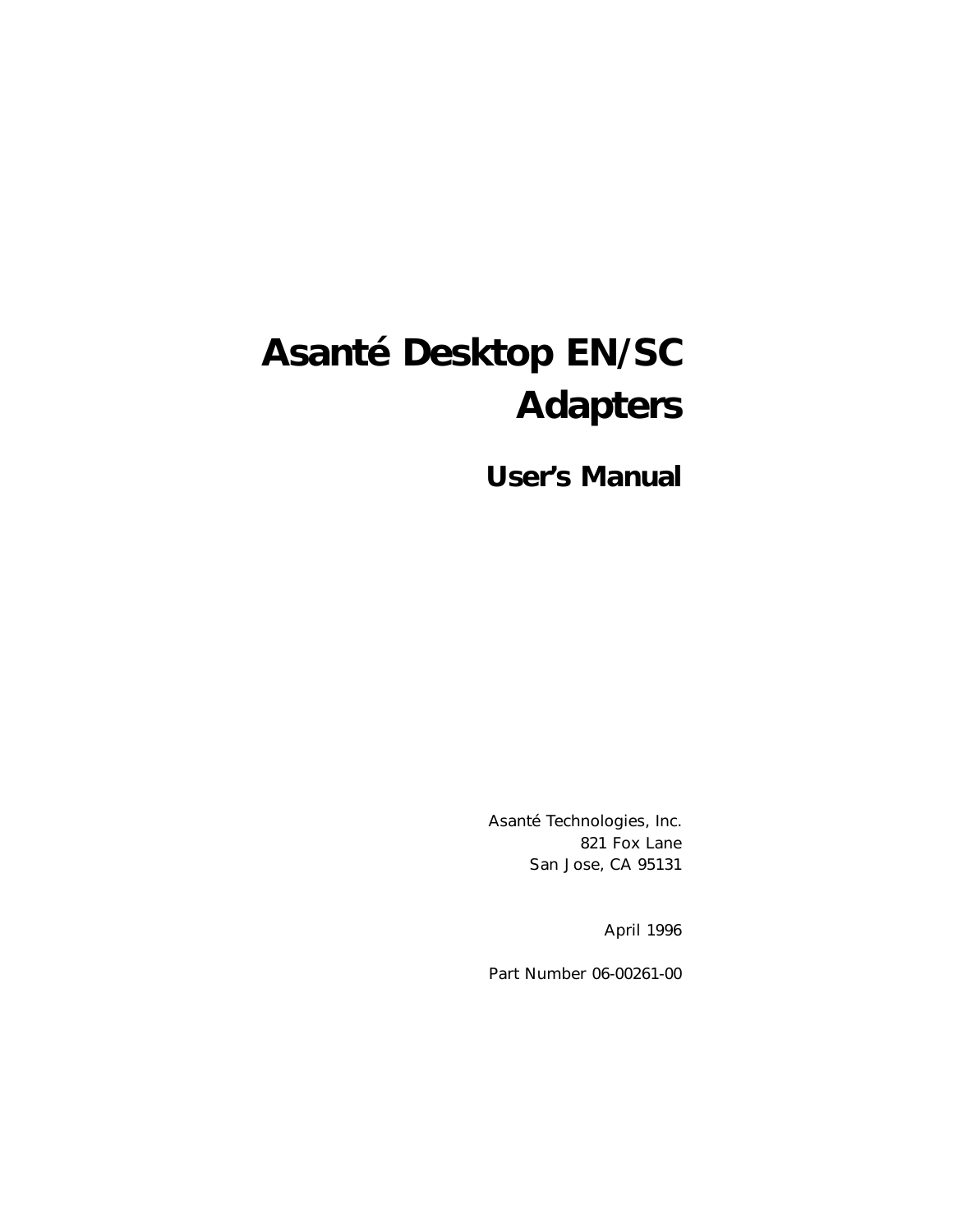#### Copyright Notice

Copyright 1996 by Asanté Technologies, Inc.

Printed in the United States of America.

All rights reserved. No part of this manual, or any associated artwork, software, product design or design concept, may be copied, reproduced or stored, in whole or in part, in any form or by any means mechanical, electronic, optical, photocopying, recording or otherwise, including translation to another language or format, without the express written consent of Asanté Technologies, Inc.

#### **Trademarks**

Asanté Technologies, Asanté Desktop EN/SC-10T/TN Adapter, and Asanté Desktop EN/SC-10T Adapter are trademarks of Asanté Technologies, Inc.

Apple, AppleTalk, EtherTalk, AppleShare, and Macintosh are registered trademarks of Apple Computer, Inc.

Ethernet is a registered trademark of the Xerox Corporation, Inc.

All brand names and products are trademarks or registered trademarks of their respective holders.

#### FCC Information

This device complies with part 15 of the FCC Rules. Operation is subject to the following two conditions: (1) this device may not cause harmful interference and (2) this device must accept any interference received, including interference that may cause undesired operation.

Operation of this equipment in a residential area is likely to cause interference, in which case, the user at his own risk and expense will be required to correct the interference in a commercial environment.

#### Warranty

The Asanté Desktop EN/SC Adapters have a limited lifetime warranty which applies to the original purchaser of the product. Asanté Technologies, Inc. warrants that this product will be free from defects in title, materials and manufacturing workmanship. If the Asanté Desktop EN/SC Adapter is found to be defective, then, as your sole remedy and as the manufacturer's only obligation, Asanté Technologies, Inc. will repair or replace the product provided that (1) you call Asanté Technologies, Inc. for a Returned Merchandise Authorization (RMA) number, that (2) you clearly write this RMA number on the outside of the package, and that (3) you return it, postage prepaid, during the warranty period. This warranty is exclusive and is limited to the Asanté Desktop EN/SC Adapters.

This limited lifetime warranty shall not apply to Asanté Desktop EN/SC Adapters that have been subjected to abuse, misuse, abnormal electrical or environmental conditions, or any condition other than what can be considered normal use.

Note: The warranty card must be filed with Asanté Technologies, Inc. within 30 days after date of purchase.

#### Warranty Disclaimers

Asanté Technologies, Inc. makes no other warranties, express, implied, or otherwise, regarding the Asanté Desktop EN/SC Adapters, and specifically disclaims any warranty for merchantability or fitness for a particular purpose.

The exclusion of implied warranties is not permitted in some states and the exclusions specified herein may not apply to you. This warranty provides you with specific legal rights. There may be other rights that you have which vary from state to state.

#### Limitation of Liability

The liability of Asanté Technologies, Inc. arising from this warranty and sale shall be limited to a refund of the purchase price. In no event shall Asanté Technologies, Inc. be liable for costs of procurement of substitute products or services, or for any lost profits, or for any consequential, incidental, direct or indirect damages, however caused and on any theory of liability, arising from this warranty and sale. These limitations shall apply notwithstanding any failure of essential purpose of any limited remedy.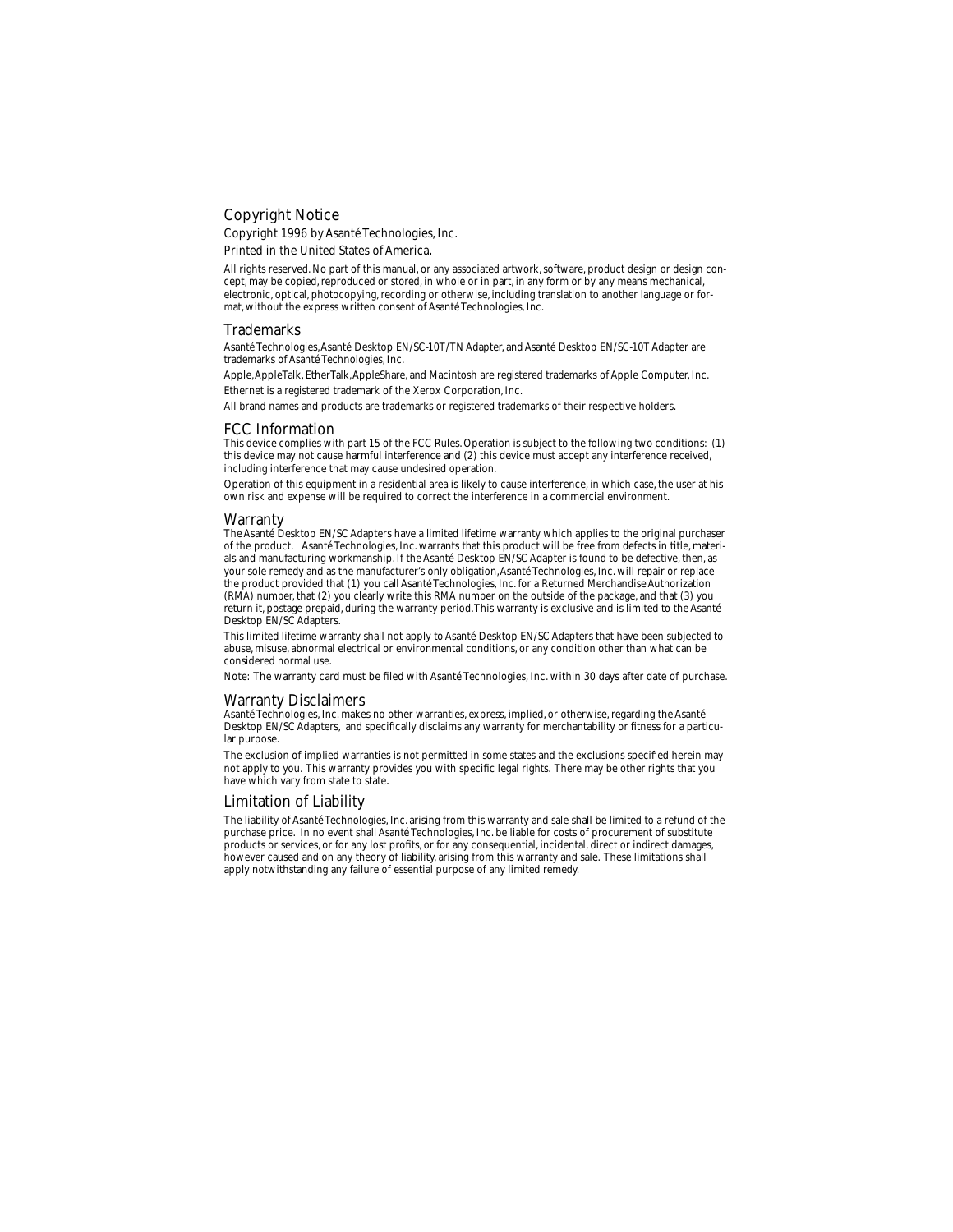# **1 Introduction**

## **Introducing the Desktop EN/SC Adapters**

Thank you for purchasing an Asanté Desktop  $EN/SC^{TM}$  SCSI-to-Ethernet Adapter, a device that enables you to connect your desktop Macintosh to a 10BaseT or Thin Ethernet network.

There are two models of the Asanté Desktop EN/SC Adapter (see Figure 1-1):

- the Desktop EN/SC-10T/TN (with 10T and BNC connectors )
- the Desktop EN/SC-10T (with a 10T connector only)

Both the Desktop EN/SC Adapters pass Ethernet packets between a Macintosh computer and an Ethernet network using the Macintosh standard SCSI interface. Each model comes with a DB-25 to DB-25 SCSI cable.

The Asanté EN/SC Adapters are compatible with Apple System Software 6.0.7 and higher. (Refer to Appendix B for compatibility information.)





Desktop EN/SC-10T/TN Adapter Desktop EN/SC-10T Adapter

Figure 1-1 Asanté Desktop EN/SC Adapters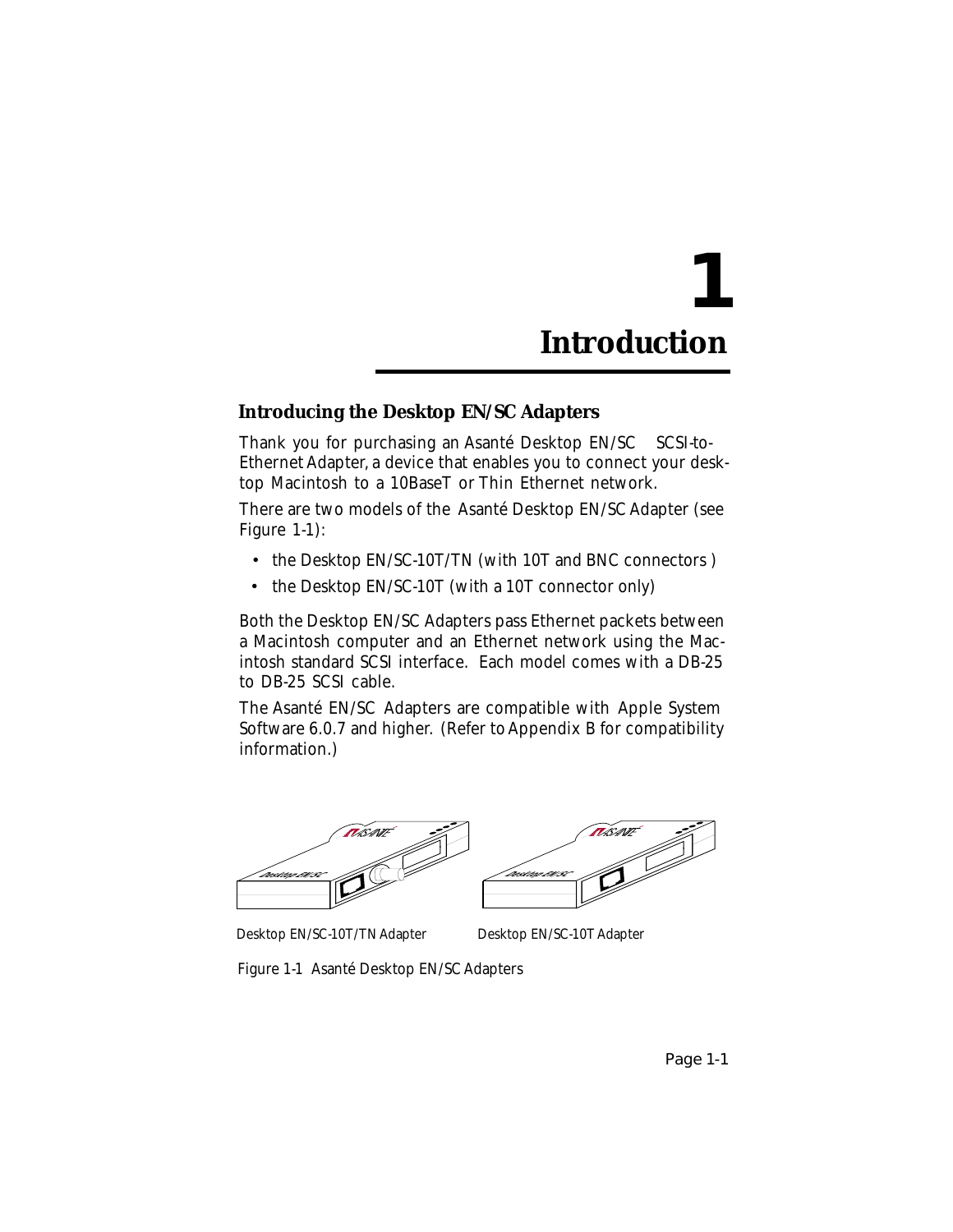### **Desktop EN/SC Adapter Features**

- ❏ Compliant with the IEEE 802.3 standard for 10Base2 (thin BNC) and 10BaseT (twisted-pair) Ethernet
- ❏ Compatible with Apple® System 7, EtherTalk Phase 1™ and Phase 2 ™
- ❏ Support for AppleShare™, Novell NetWare™, TCP/IP, and other popular network software
- ❏ TroubleShooter diagnostic software for testing and identifying problems
- ❏ No external power required— power to the adapter is supplied by the SCSI port via the DB-25 to DB-25 cable
- ❏ Compact and portable design
- ❏ Status LEDs display status information power, transmit, receive and link integrity
- ❏ Auto-sensing circuitry for 10Base-T and BNC ports on the EN/SC-10T/TN model
- ❏ Fixed SCSI ID at 6

## **Package Contents**

- ❏ Asanté Desktop EN/SC Adapter
- ❏ READ ME FIRST sheet
- ❏ User's Manual
- ❏ Warranty / Registration Card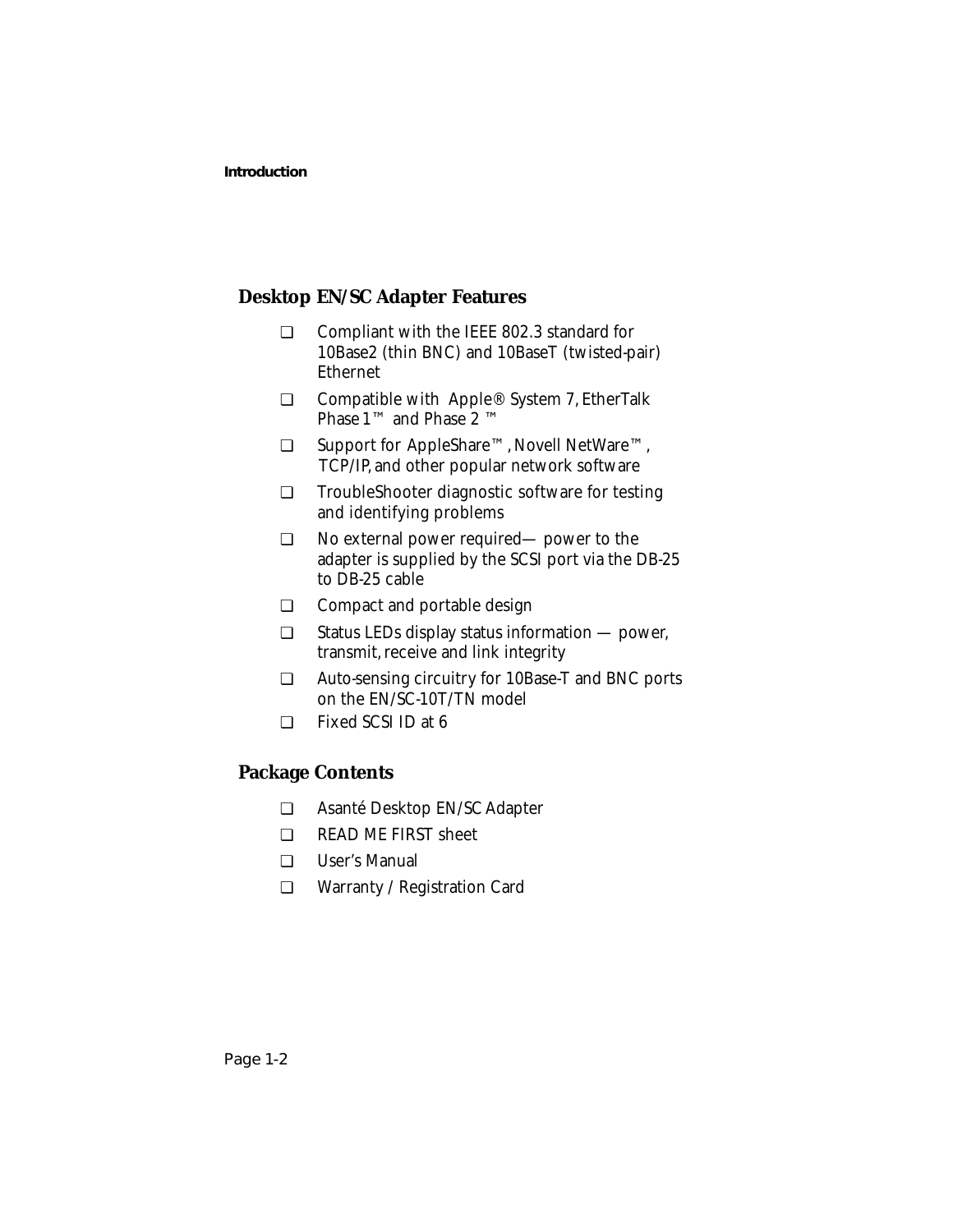# **2 Installation**

## **Installation Overview**

This chapter provides instructions for installing the Desktop EN/ SC-10T/TN Adapter and the EN/SC-10T Adapter.

The installation procedure has four parts:

- Preparing for the installation
- Installing the adapter
- Installing the Asanté EtherTalk software
- Accessing network services

## **Preparing for the installation**

Observe the following safety precautions before and during the installation:

- ∆ **Important!** Before you connect and configure an Asanté Desktop EN/SC Adapter, turn off the Macintosh computer and all connected peripherals.
- ∆ Follow company guidelines and always plug or unplug devices connected to the SCSI port with the power off!
- Consult your network administrator about the installation and its effect on the network; other users must be warned of the possible interruption of network operations.

#### **Checking the software and hardware**

To install an Asanté Desktop EN/SC Adapter, you need the following software:

- Apple System Software 6.0.7 or higher
- Asanté EtherTalk Installer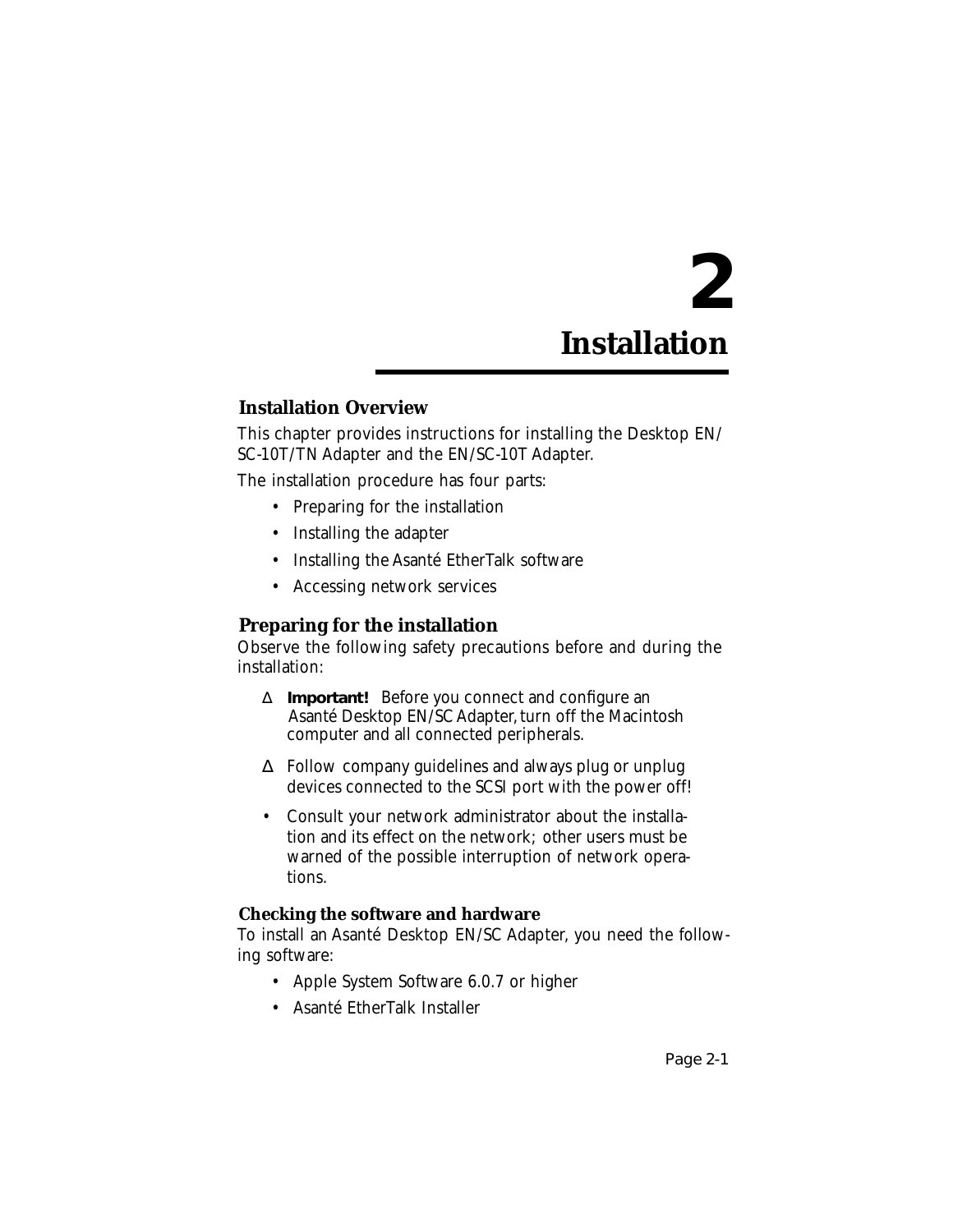Make sure you also have:

- An Ethernet network with AppleTalk-compatible devices
- The appropriate EN/SC Adapter for your computer *Note*: Refer to Appendix A of this manual for a complete listing of all supported Macintosh systems.

#### **SCSI cable provided with the Desktop EN/SC Adapters**

One DB-25 to DB-25 SCSI cable is provided with the EN/SC-10T/TN and EN/SC-10T Adapter (see Figure 2-1).



Figure 2-1 DB-25 to DB-25 SCSI cable

#### **Identifying Ethernet cable requirements**

Before you install an Asanté Desktop EN/SC Adapter, you must know the connection and termination requirements for your Ethernet cable type. You must also know the IEEE Ethernet length specifications. (See Appendix B for information about Ethernet length specifications.)

| cable | <b>Ethernet Requires</b>                                                                                  | <b>Comments</b>                   |
|-------|-----------------------------------------------------------------------------------------------------------|-----------------------------------|
|       | 10BaseT Hub and RJ45<br>connector                                                                         | 10BaseT-compliant<br>hub required |
| Thin  | BNC T-connector and 50- Thin Ethernet cable<br>ohm terminator at each requires terminator at<br>cable end | each end                          |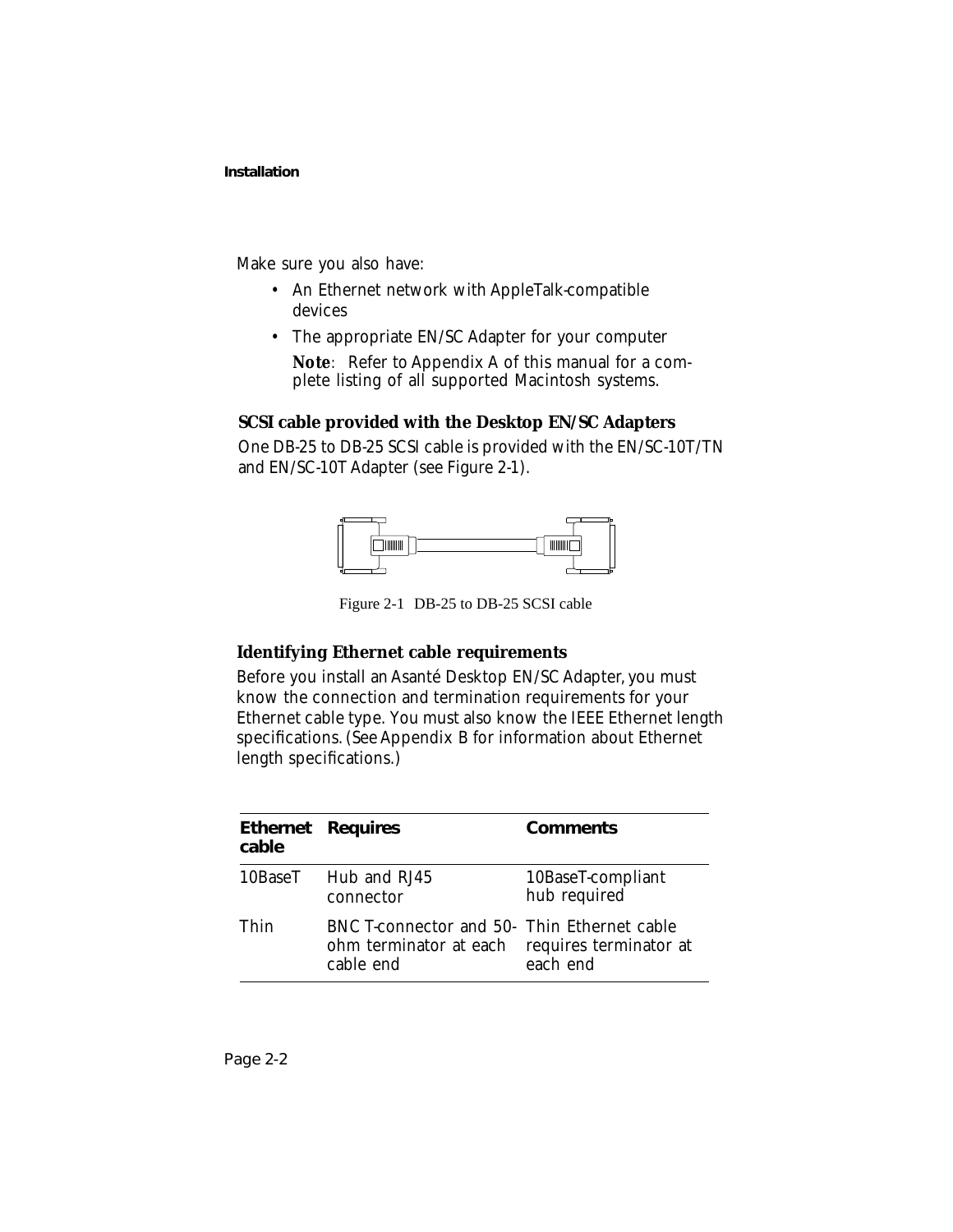## **SCSI address on the EN/SC Adapter**

The SCSI address on the EN/SC Adapter is fixed at 6 and cannot be changed.

#### **SCSI termination on the EN/SC Adapter**

Since the DB25 SCSI port on the Asanté Desktop EN/SC Adapter is internally terminated, the adapter must be the only SCSI device you connect to the Macintosh. However, it may be one of several devices in a SCSI daisy chain if the following guidelines are adhered to:

- You must use a **DB-25 to DB-50 SCSI cable** not the DB-25 to DB-25 SCSI cable included with the adapter to add another device to the SCSI chain.
- The Desktop EN/SC Adapter must be placed at the **end** of the SCSI chain.

## **Installing a Desktop EN/SC Adapter**

The EN/SC-10T/TN Adapter has an RJ45 and a BNC port while the EN/SC-10T Adapter has only the RJ45 port. If you are installing the EN/SC-10T Adapter, disregard the instructions for Thin Ethernet cabling.

- **1** Make sure all devices are turned off.
- **2** Plug one end of the SCSI cable provided into the adapter's SCSI port and the other end into the Macintosh computer's SCSI port (see Figure 2-2).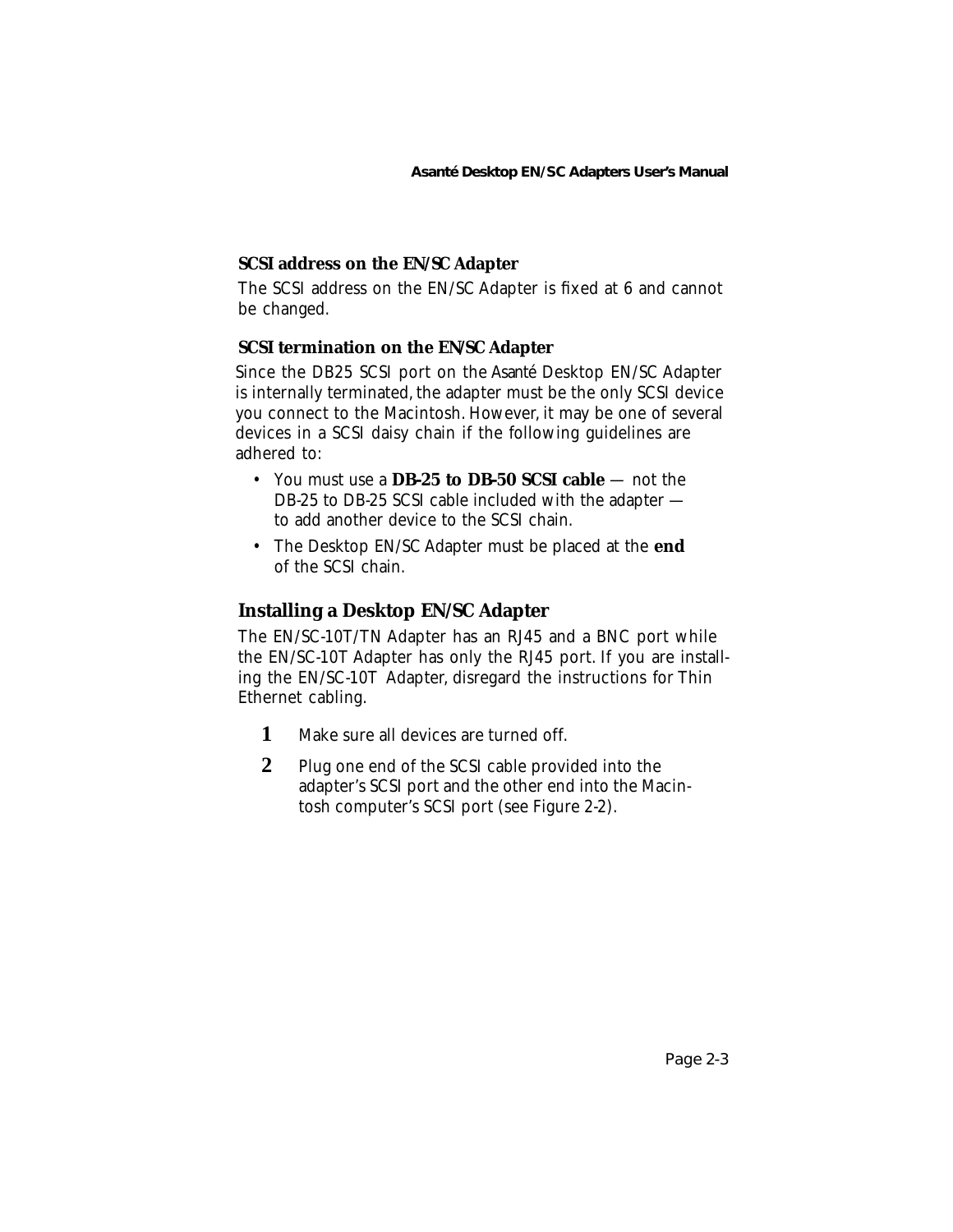



**3** Connect the adapter to the Ethernet cable. Follow the guidelines below for your cable type:

### **10BaseT cabling**

• Plug the RJ45 connector on one end of the Ethernet cable into the adapter's RJ45 jack, and plug the other end into a 10BaseT network hub.

#### **Thin cabling**

- Check with your network administrator before connecting the EN/SC Adapter to the network.
- If the Ethernet cable does not have a T-connector or a BNC barrel connecting two cable segments, splice the cable with the appropriate BNC hardware.
- Connect the BNC-T connector on the Ethernet cable to the adapter's BNC port.
- If the Macintosh is at the end of a network segment, keep the T-connector and terminator on the segment cable and connect the T-connector to the adapter's BNC port. The connector slips on, twists, and locks in place.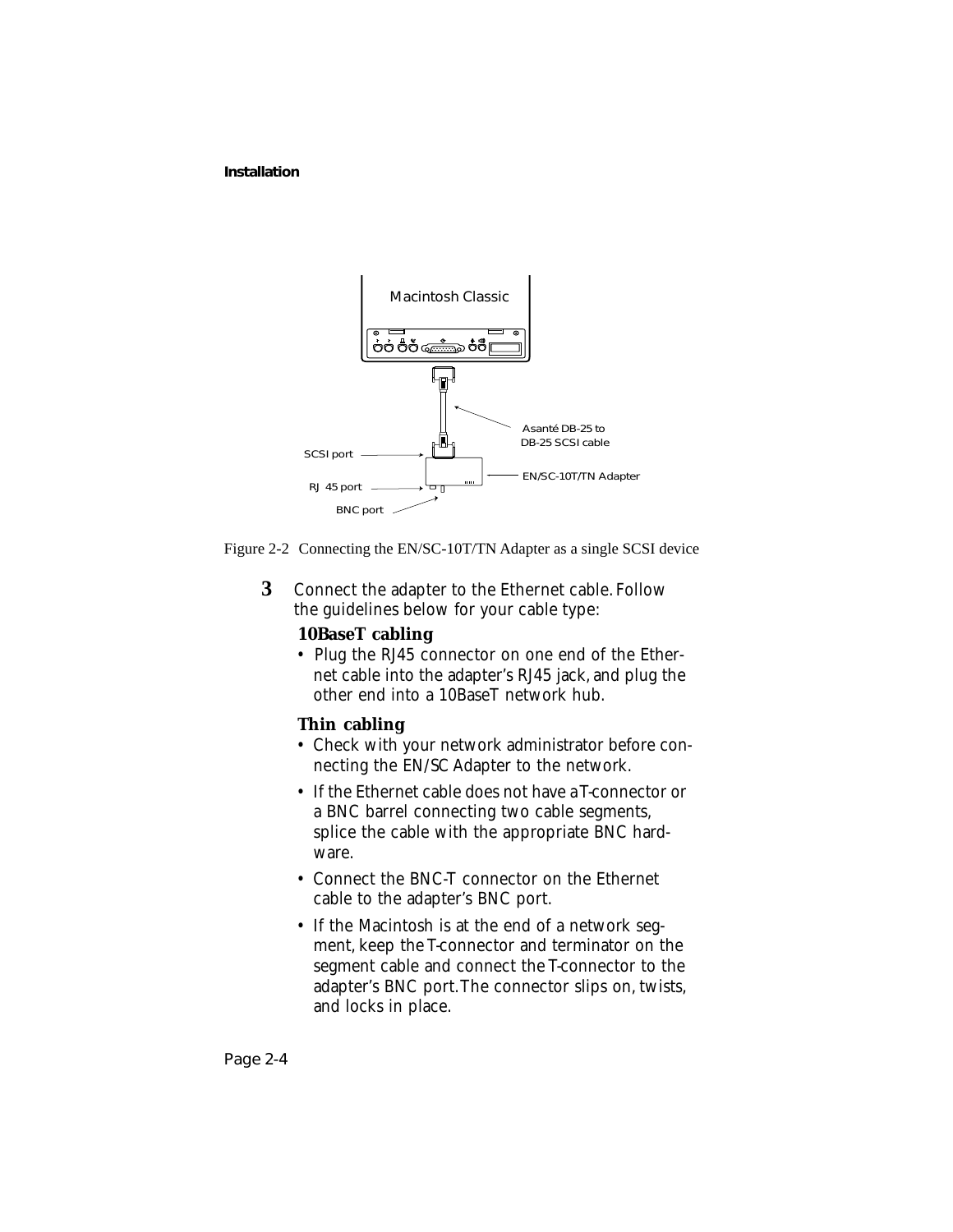Once you have connected the adapter to the network, you are ready to install the EtherTalk software.

## **Installing EtherTalk software**

An EtherTalk Installer diskette is included with your Asanté Desktop EN/SC Adapter. This diskette contains Asanté's EtherTalk driver, AppleTalk and other Apple system extensions. Asanté's EtherTalk device driver allows AppleTalk to communicate with the EN/SC Adapter.

#### **Two types of software installations**

Asanté provides two types of installation— **Easy Install** and **Customize Install**. To perform the customize install, you should be experienced in network administration.

For detailed information about each installation, click the **Help** button to display a help screen. The following table explains which installation to choose:

| Choose               | When                                                                                                                                                                                                                                                                                                                                                                                        |
|----------------------|---------------------------------------------------------------------------------------------------------------------------------------------------------------------------------------------------------------------------------------------------------------------------------------------------------------------------------------------------------------------------------------------|
| Easy Install         | • You want to install the AppleTalk version that is<br>on the diskette and the Asanté Ethernet driver.<br>• Your network does not present any potential<br>compatibility problems with the AppleTalk ver-<br>sion on the diskette.<br>• You want access to EtherTalk Phase 2 network<br>services.                                                                                           |
| Customize<br>Install | • Your network has software that may conflict<br>with the AppleTalk version on the diskette.<br>• You want to install only specific parts of the<br>Apple network software or just the Asanté<br>driver software. Read the Read Me First file for<br>more information about special situations and<br>installation options.<br>• You need to install EtherTalk Phase 1 network<br>services. |

Before you install Asanté's EtherTalk software, disable all extensions and virus detection programs, then restart your Macintosh.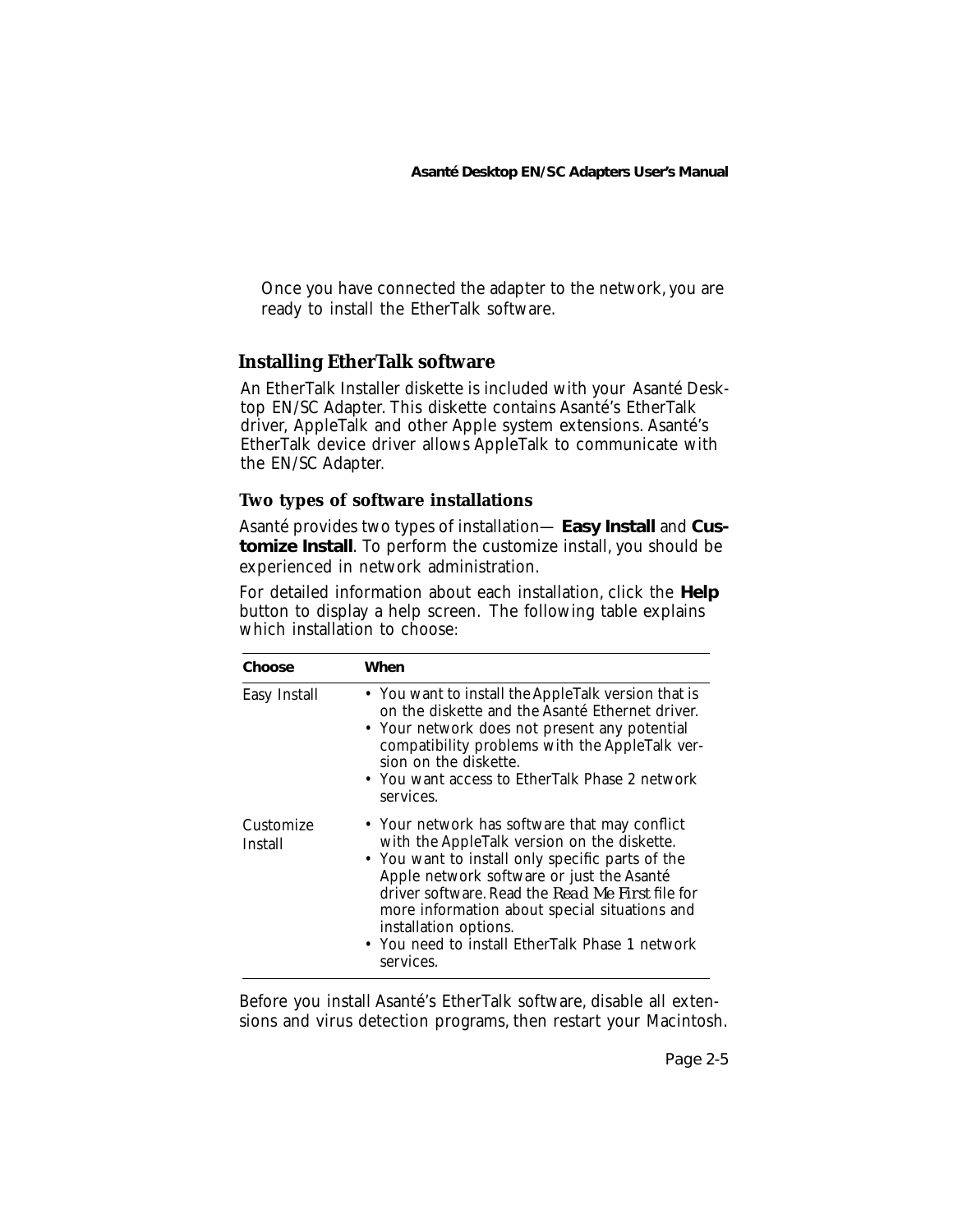- **1** Read the *Read Me First* file before you install the EtherTalk software. It contains information about your installation and will help you determine if you need a customized installation.
- **2** The instructions assume that you normally boot from your hard disk.
- **3** Insert the Asanté EtherTalk Installer disk into your Macintosh computer.
- **4** Double-click the **Installer** icon, then click **OK** when the Installer banner appears. (Be sure to double-click — do not drag the files from the diskette to the System Folder.)

The following Easy Install dialog box appears:



Figure 2-3 Easy Install dialog box

### **To perform an Easy Install**

**1** Click **Install** to perform an Easy Install.

The Installer program examines your Macintosh computer and installs the EN/SC EtherTalk driver and AppleTalk as needed.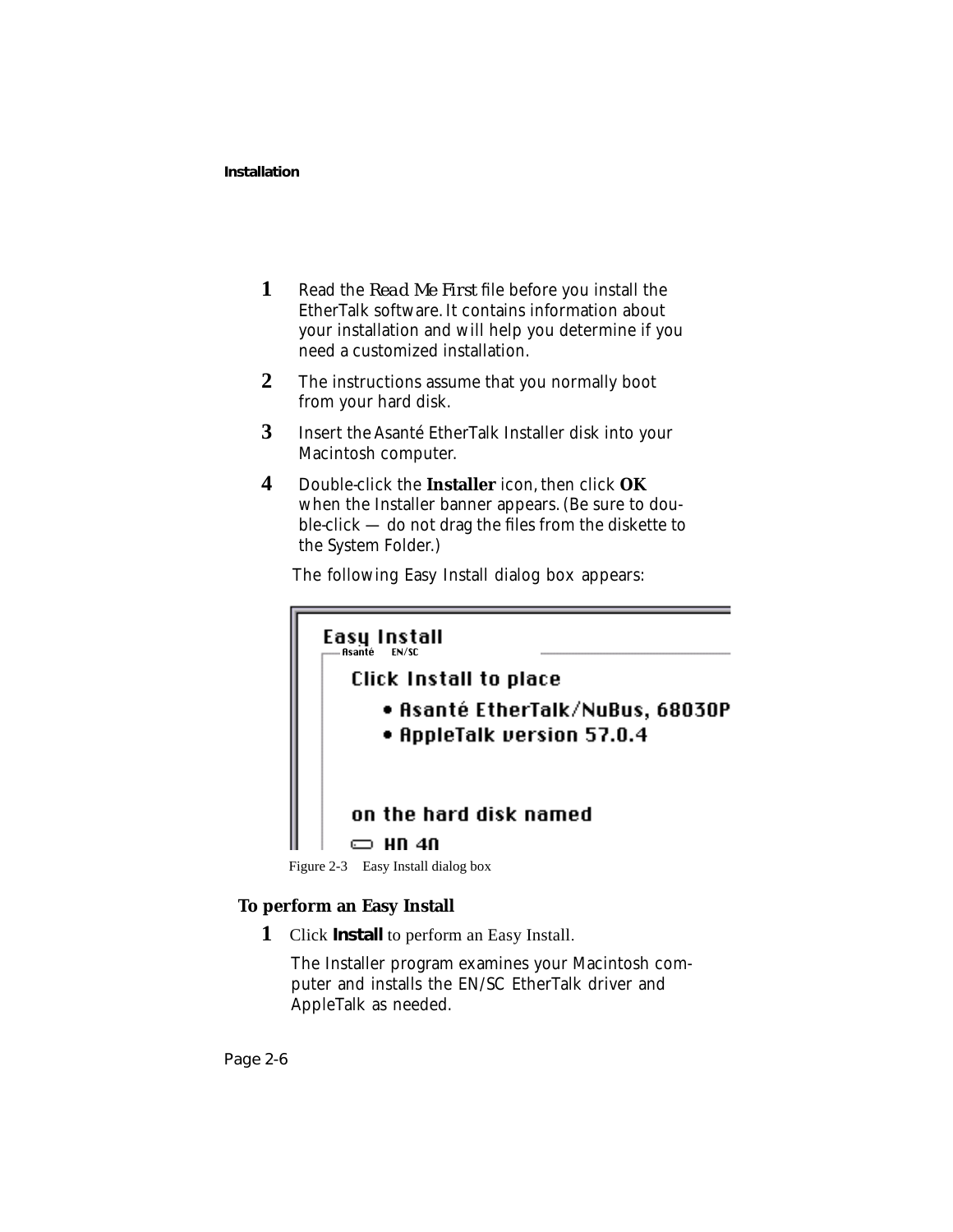**2** Click **Restart** when the system informs you that the installation is successful.

## **To perform a Customize install**

To perform a Customize install, you should be an experienced Macintosh user with experience in network administration.

- **1** Open the *Read Me First* file on the diskette for an explanation of each installation option. Consult your network administrator if you do not understand the file.
- **2** Click **Customize**. A dialogue box appears showing a list of software options.
- **3** Select the appropriate option. (To select multiple operations, press **Shift-click**.)
- **4** The system informs you when the installation is completed.
- **5** Click **Restart** when prompted.

*Note*: If other Macintosh computers on the network have Asanté EtherTalk drivers, we recommend you upgrade all drivers to the most recent version.

### **Accessing network services**

To connect to the Ethernet network, you must meet the following requirements:

- Ethernet network with AppleTalk-compatible devices
- AppleTalk must be active in the Chooser dialog box
- EtherTalk must be active in the Control Panel

Asanté's EtherTalk driver software enables AppleTalk to interact with the EN/SC Adapter and to make a connection.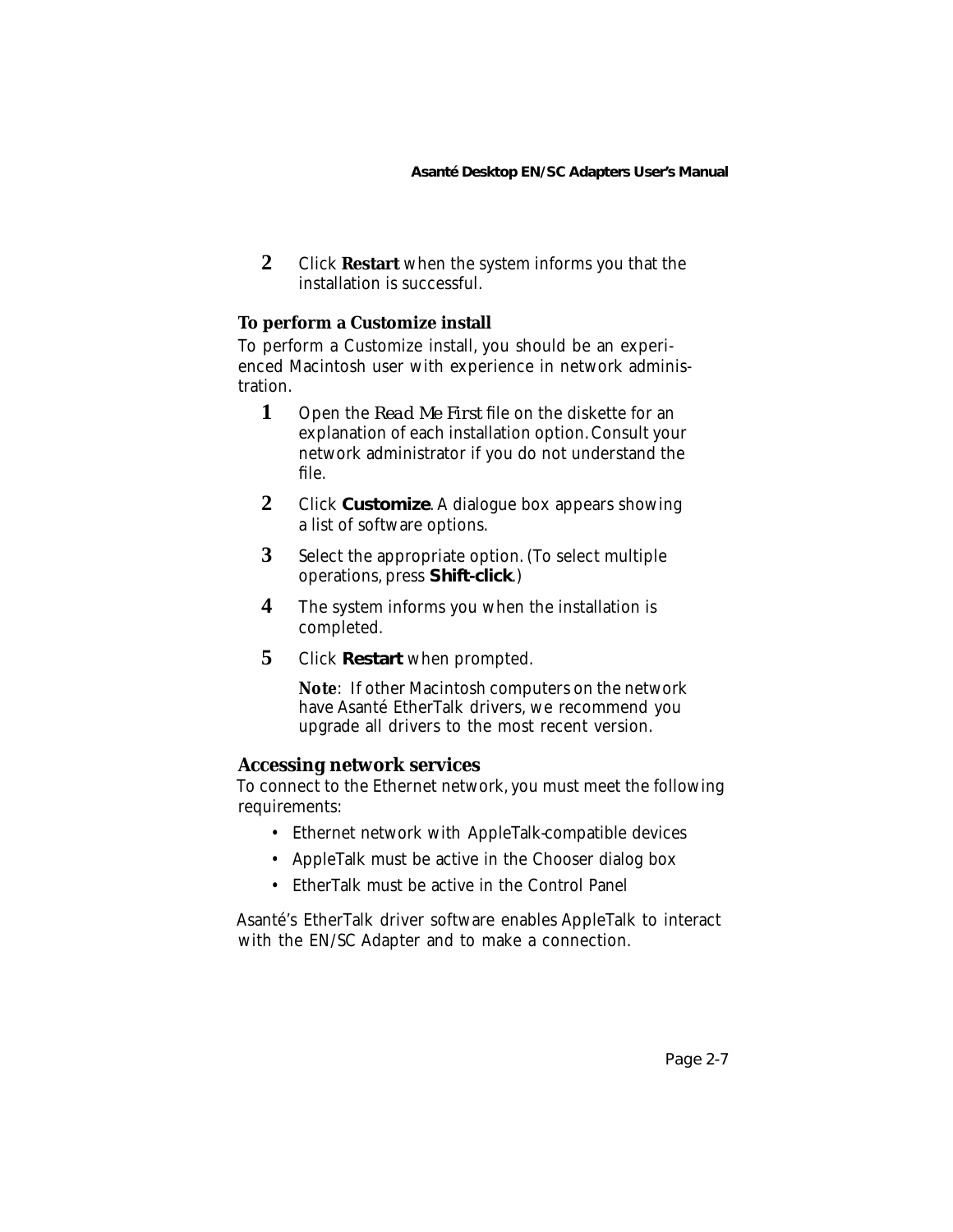- **1** Open the Network control panel. Three network icons will appear.
- **2** Select **EtherTalk Alternate.**
- **3** Close the Network control panel. Your connection to the Ethernet network remains active until you switch to LocalTalk, disconnect the cable, or disconnect the Asanté EN/SC Adapter.
- **4** Select **Chooser** from the Apple menu.
- **5** The Chooser dialog box will appear, displaying all network drivers available as well as the AppleTalk Zones. Click once on the AppleTalk icon (and on AppleTalk Zone if displayed).
- **6** Select your server or device from the list in the right side of the window.
- **7** If AppleTalk is not active, click the **Active** button, close the chooser dialog box, then restart the Macintosh computer. Repeat steps 4 and 5.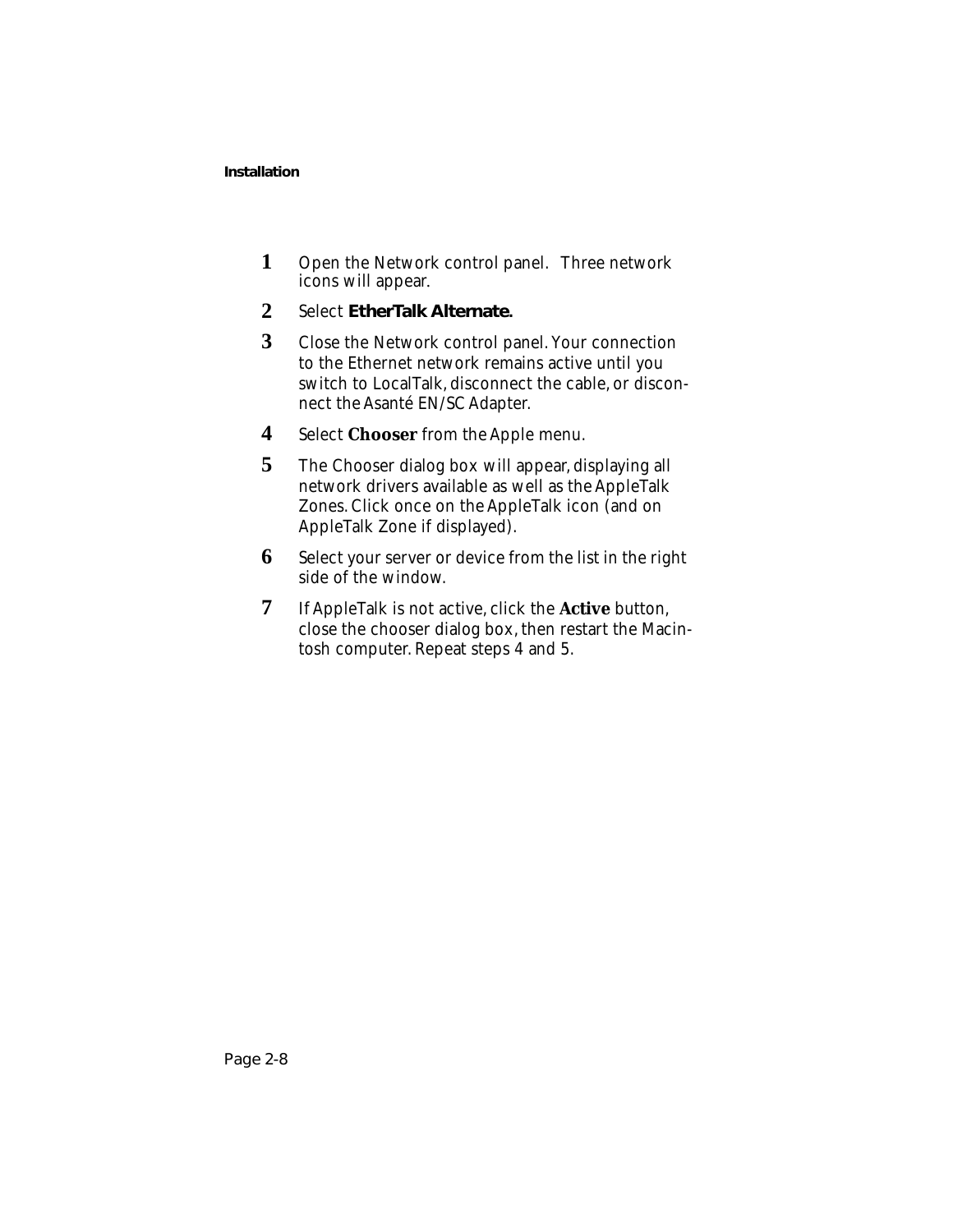## **3 TroubleShooter Diagnostic Software**

The TroubleShooter diagnostic program is included with the EtherTalk drivers on the Asanté EtherTalk Installer diskette. The program runs diagnostic tests on the adapter to help you identify problems with the adapter. It also provides configuration information about the Macintosh computer and the adapter.

## **Running TroubleShooter Diagnostics**

The TroubleShooter diagnostic program reinitializes and reconfigures your Ethernet connection and sends out data through the Ethernet port. Therefore, before you run TroubleShooter, you must:

- Save all open files and close all active applications
- Log out of any active network services
- Change from EtherTalk to LocalTalk
- Turn off virtual memory with System 7
- Restart your Macintosh with virus software, extensions and inits disabled

The following sections provide instructions for these operations.

## **Changing from EtherTalk to LocalTalk**

- **1** Drag any remote volumes into the Trash.
- **2** Change from EtherTalk to LocalTalk by clicking the LocalTalk icon in the network control panel.
- **3** Disable virus software, extensions and inits.
- **4** Restart the Macintosh.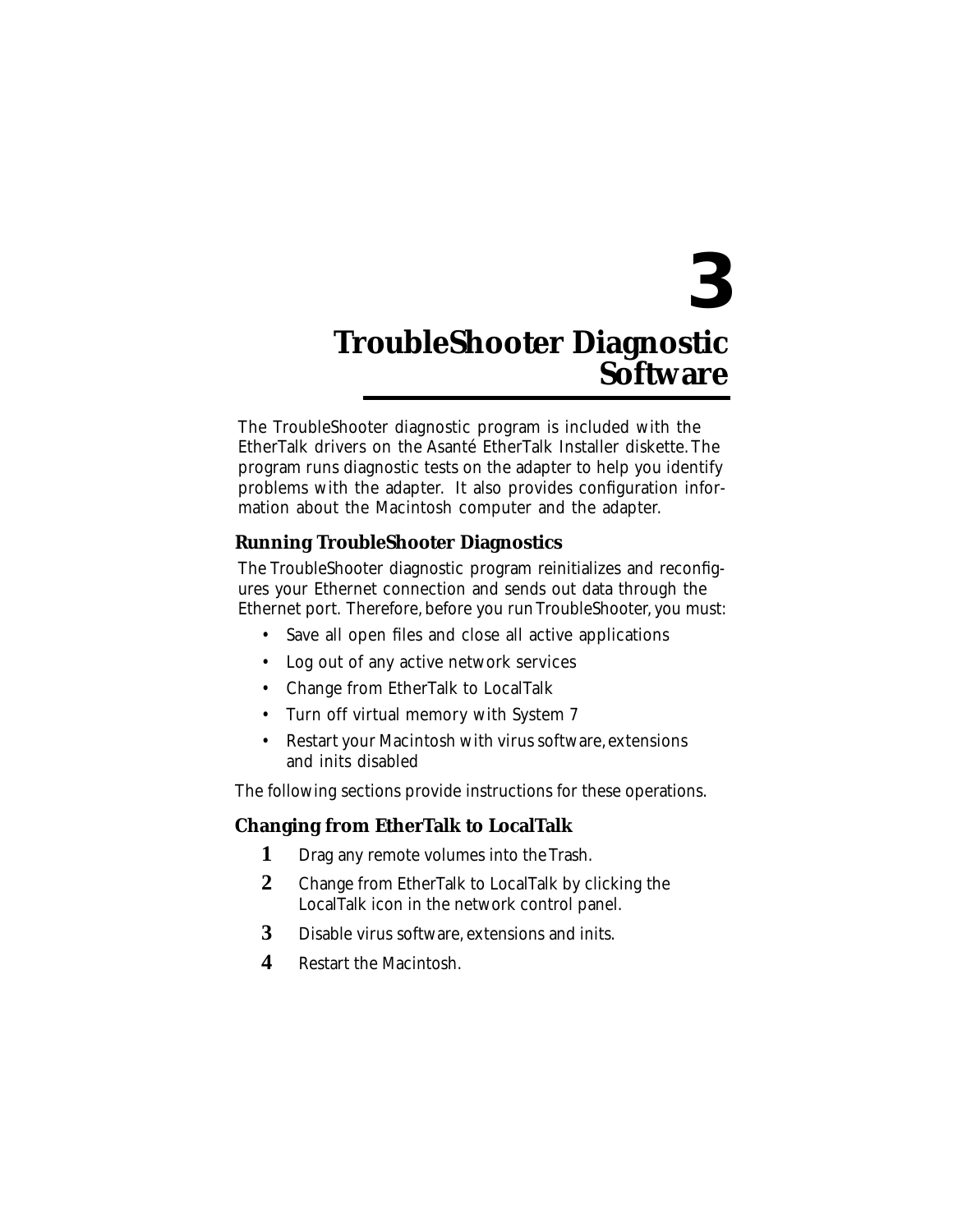## **Starting TroubleShooter Diagnostics**

- **1** Insert the EtherTalk Installer diskette into your computer, then open the diskette's directory window.
- **2** Copy the TroubleShooter software to the desktop or to a folder such as the Net Utils folder.
- **3** Double-click the **TroubleShooter** icon to start the program, then click **OK** in the TroubleShooter window.
- **4** If you have not changed your EtherTalk connection to a LocalTalk connection, TroubleShooter warns you to do so. Click **Exit**, make the change from EtherTalk to LocalTalk (following the instructions on page 1 of this chapter), then restart the Macintosh.
- **5** TroubleShooter loads and **automatically** runs the following three default tests:
	- Memory buffer test  $-$  writes to and reads from the packet buffer RAM to verify its addressability and operation.
	- Network interface controller test— writes to and reads from the controller register to verify its operation. It also issues a transmit command to verify the network interface controller's integrity.
	- Ping-Pong test transmits and receives special packets to verify communication with other systems on the network. If the Ping-Pong test fails, check your connectors and cables.
- **6** TroubleShooter opens the TroubleShooter window and displays results from the following tests (see Figure 3-1):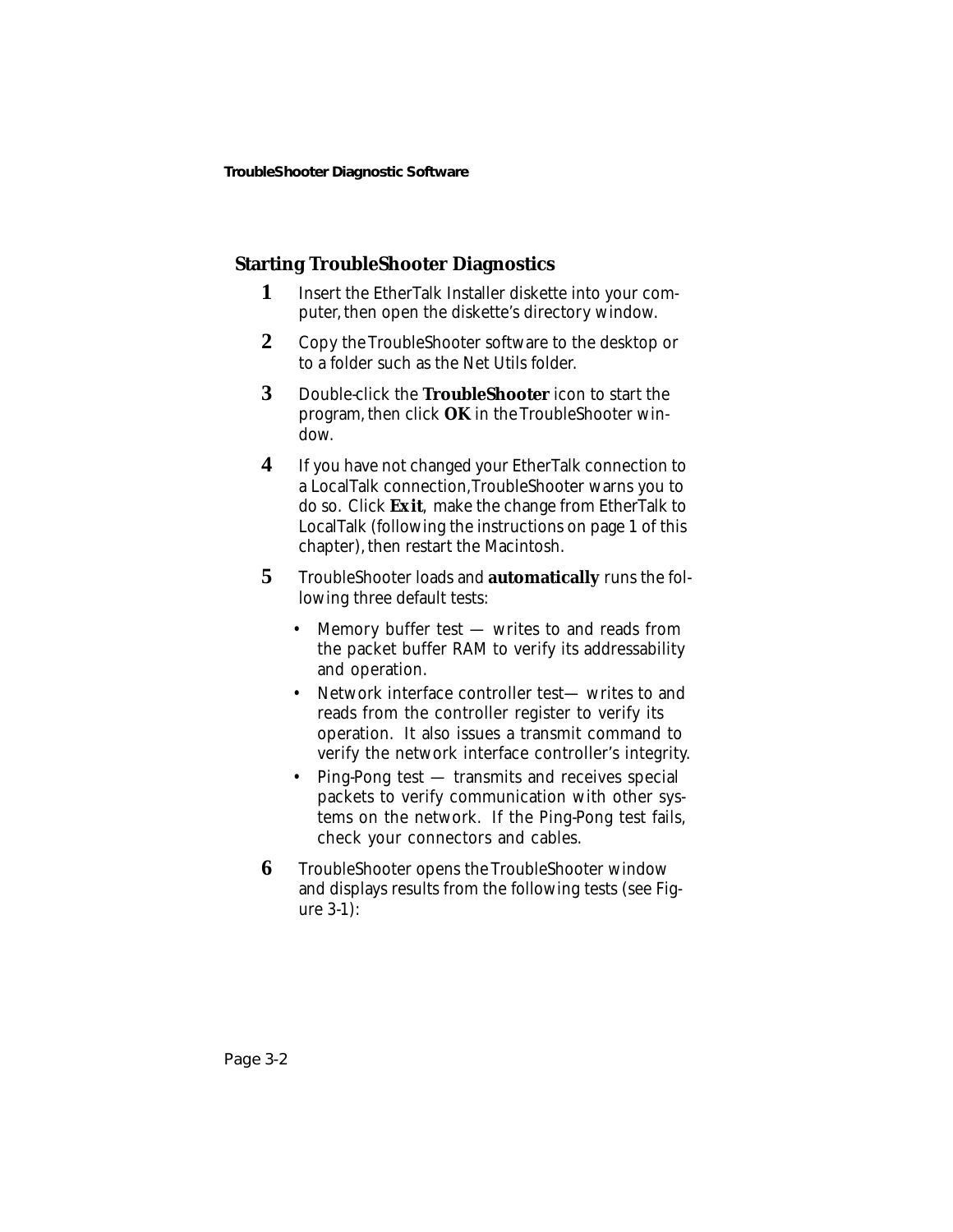

Figure 3-1 TroubleShooter window

## **Running other TroubleShooter tests**

The Loopback and Bandwidth Utilization tests are available in addition to the three default tests for validating the EN/SC Adapter.

### **Running the Loopback test**

The Loopback test verifies the operation of the major components of the interface circuitry, the adapter, the serial network interface, and the thin port transceiver by transmitting and receiving special packets.

When using the Desktop EN/SC-10T/TN Adapter, disconnect the thin Ethernet cable and attach a T-connector. Terminate each end of the T-connector with a 50-ohm terminator.

To run the Loopback test, perform the following steps:

- **1** Click the **Loopback Test** checkbox to select the test.
- **2** Click **TEST** to start the Loopback test.
- **3** If the first test fails, click **REPEAT**.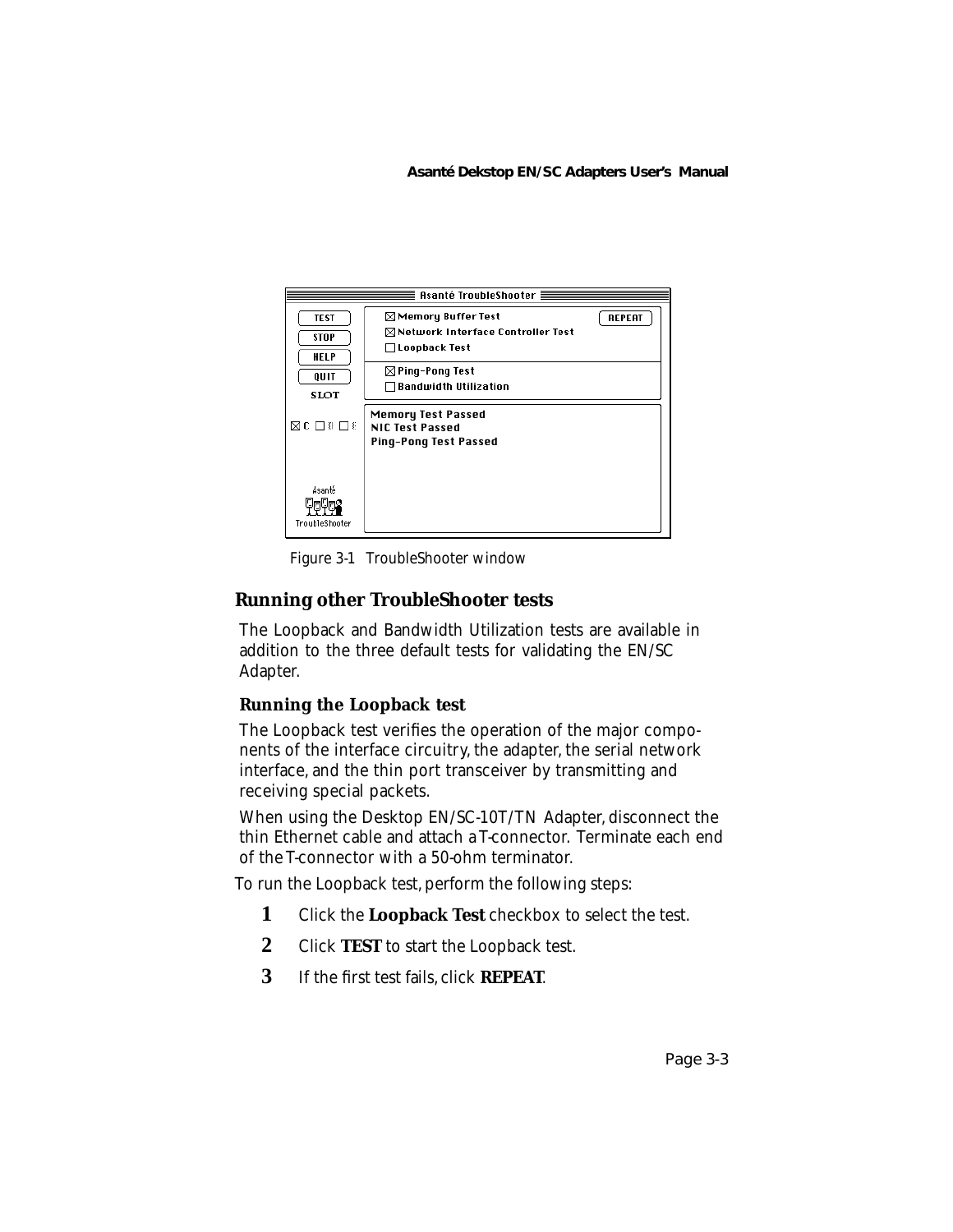**4** If the tests are passed successfully, everything is operating properly.

If you leave the Macintosh connected to the network during the Loopback test, the test may fail due to packet collisions. This does not indicate the equipment is faulty. Repeat the test by clicking **REPEAT**. You need only one successful test to verify proper product operation. If the Loopback test fails repeatedly, please contact Asanté Technical Support (see Appendix C).

#### **Running the Bandwidth Utilization test**

- **1** Reconnect the Ethernet cable.
- **2** Click the **Bandwidth Utilization** checkbox to select the test.
- **3** Click the **TEST** button to start the test.
- **4** Data representing network activity is collected from the network during the test.
- **5** To stop data acquisition, click **STOP** or press any key on your keyboard.
- **6** The performance statistics are displayed in the TroubleShooter dialog box as shown below:

| TEST<br><b>STOP</b><br>HELP           | $\Box$ Memory Buffer Test<br><b>REPEAT</b><br>∏Network Interface Controller Test<br>□ Loopback Test                                                                                                                                                                                                                                           |
|---------------------------------------|-----------------------------------------------------------------------------------------------------------------------------------------------------------------------------------------------------------------------------------------------------------------------------------------------------------------------------------------------|
|                                       | $\Box$ Ping-Pong Test                                                                                                                                                                                                                                                                                                                         |
| OUIT                                  | $\boxtimes$ Bandwidth Utilization                                                                                                                                                                                                                                                                                                             |
| SIOT                                  |                                                                                                                                                                                                                                                                                                                                               |
| $\square$<br>Asanté<br>TroubleShooter | Collecting Ethernet packets. Type any key to stop.<br>58<br>Good packets received<br>Total butes received<br>6394<br>Number of reset byte count:<br>Ω<br>CRC Error<br>Frame Alignment Error<br>FIFO Overrun Error<br>0<br>о<br>Frames Lost Error<br>ο<br>Bx Buffer Overwrite Error<br>15<br>Sample time (secs)<br>Bandwidth Utilization<br>08 |

Figure 3-2 Bandwidth Utilization Test window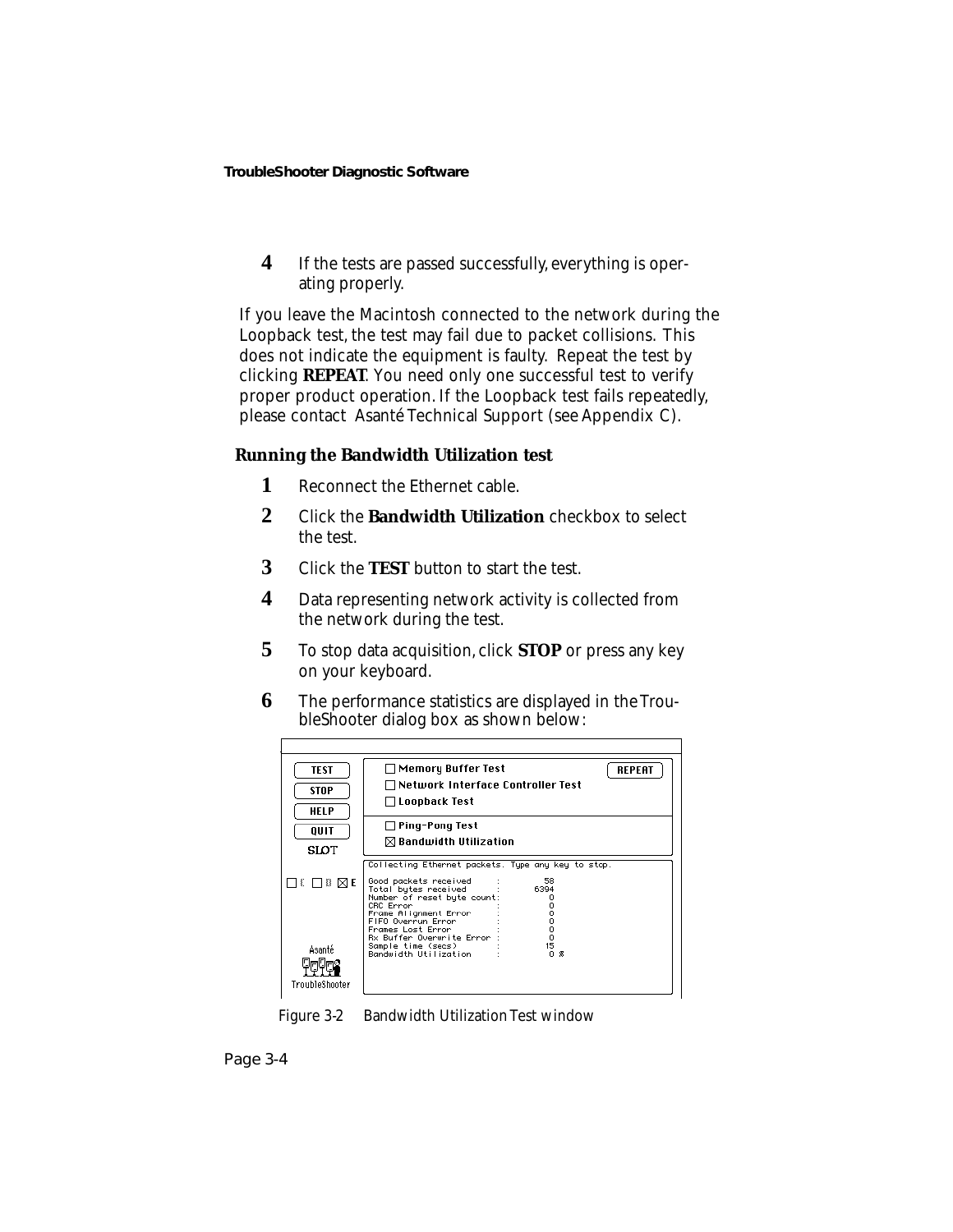## **What the Bandwidth Utilization test displays**

The Bandwidth Utilization test takes a "snap shot" of the network. The test can be used in conjunction with other network analysis tools to identify network problems. A number of network criteria are tested and displayed in the window. The criteria are described briefly below:

- **Good packets received** Total number of good packets (error-free) received from the network by the adapter. This allows you to evaluate activity on the network. The activity level can be used as a benchmark to determine changes in network performance.
- **Total received**  Total number of bytes received from the network by the adapter. Good Packets received displays the total number of packets, not the packet size. Total bytes received is more specific; it displays the actual byte count.
- **Number of reset byte count** This number increases in increments of  $(1)$  after each  $10<sup>9</sup>$  byte received from the network by the adapter.
- **CRC Error** Indicates the number of packets with CRC (Cyclic Redundancy Check) errors received from the network by the adapter. When a packet is transmitted, a mathematical calculation is done on the header and data and is appended to the end of the frame. The receiver of the packet performs the same computation. If the computations are not equal, the packet is discarded and a CRC error is issued.
- **Frame Alignment Error** Indicates the number of misaligned packets received from the network by the adapter. An Ethernet frame is misaligned if it does not end in an 8-bit boundary.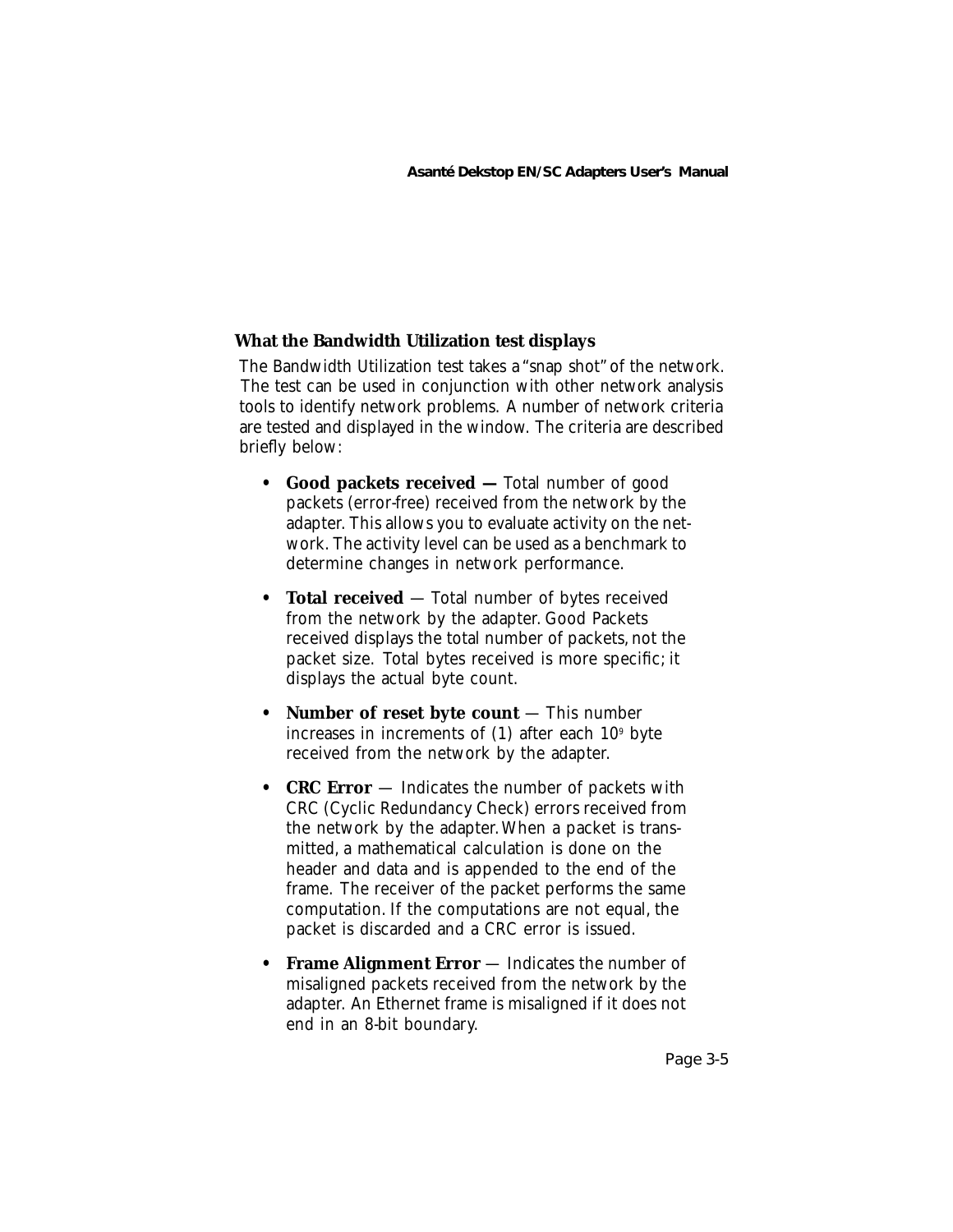- **FIFO Overrun Error** This error occurs when FIFO (First In, First Out) is disabled, causing an overflow during reception. The reception of the packet is aborted.
- **Frame Lost Error** This error represents the number of lost frames received from the network by the adapter.
- **Receive Buffer Overwrite Error**  This error occurs when the receive buffer is full because of heavy network traffic.
- **Sample Time** The time in seconds from test-start to test-completion.
- **Bandwidth Utilization** Total bandwidth utilization of the network. If it is more than 2 percent, it will affect the FIFO Overrun Error and Frame Lost errors.

## **If a test fails**

If a test fails, TroubleShooter displays an error message in the main dialog box. The message generally consists of three parts:

- The name of the diagnostic test
- "Failed"
- A possible reason for the failure

Check the connections from your Macintosh to the Ethernet cable, then repeat the tests.

If the test fails repeatedly, make a note of the error message, quit the TroubleShooter diagnostics, and contact Asanté Technical Support (see Appendix C).

## **Obtaining system configuration information**

TroubleShooter provides configuration information about your Macintosh computer and your Asanté EN/SC Adapter.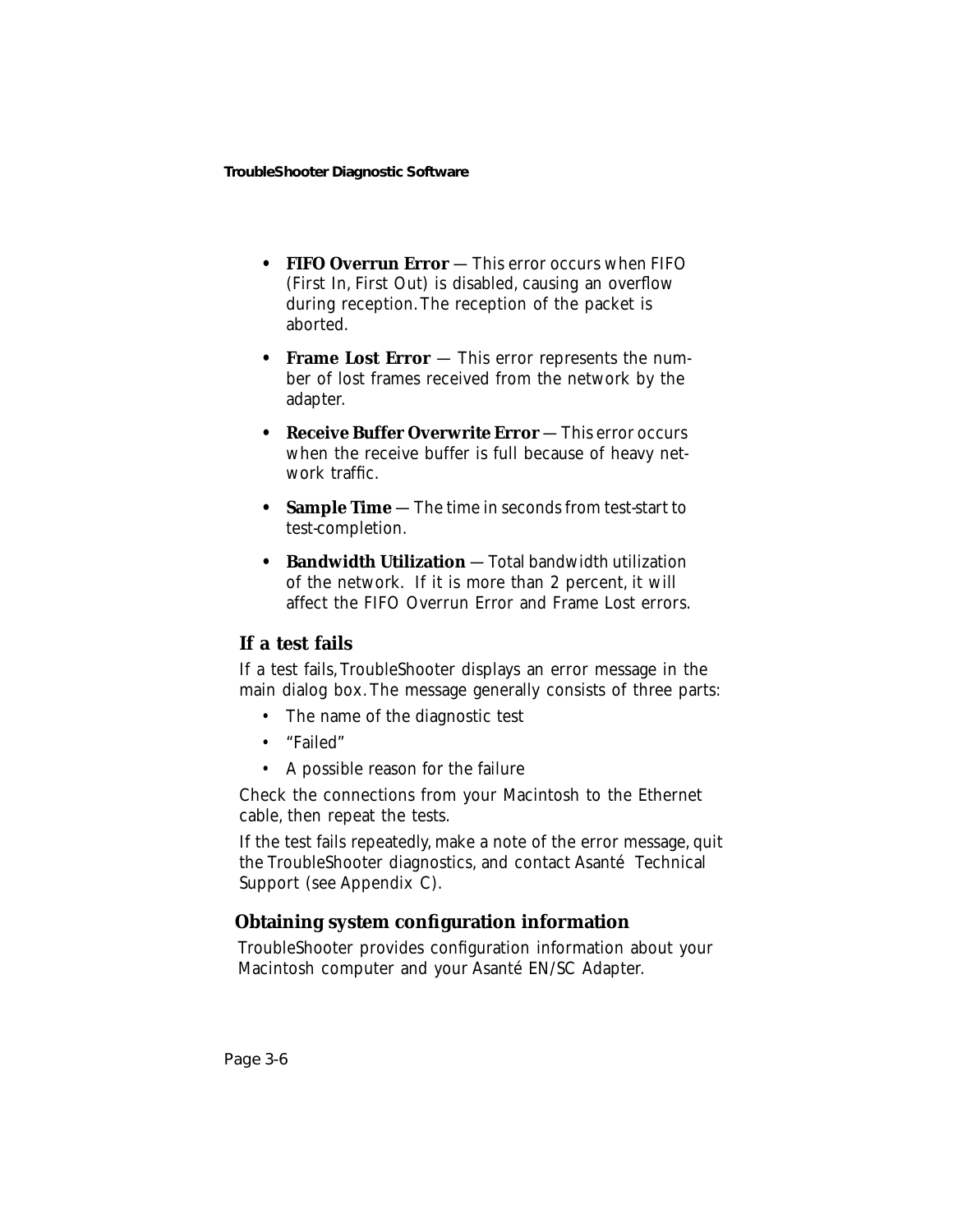The File menu provides the configuration information in two submenu items— Get System Information and Get Adapter Information. The following information is displayed in the submenus:

| Menu                                | <b>Displays</b>                                              |
|-------------------------------------|--------------------------------------------------------------|
| <b>Get System Information</b>       | System software version number                               |
|                                     | Machine type<br>٠                                            |
|                                     | <b>Memory</b> size<br>٠                                      |
|                                     | ROM version number                                           |
|                                     | <b>Installed AppleTalk version</b><br>٠                      |
| <b>Get Adapter Informa-</b><br>tion | Summary of the Ethernet interface<br>hardware specifications |
|                                     | <b>Expansion slot used</b>                                   |
|                                     | Card type                                                    |
|                                     | Card's 6-byte Ethernet address                               |
|                                     | Card's buffer size                                           |
|                                     | Asanté driver version: version 5.1<br>٠<br>and higher        |

## **Quitting TroubleShooter Diagnostics and restarting network services**

To quit TroubleShooter, click the **QUIT** button in the Trouble-Shooter dialog box or select **Quit** from the menu bar.

To restart network services, perform the following steps:

- **1** Activate AppleTalk in the Chooser.
- **2** Select **EtherTalk** in the Network control panel.
- **3** Restart the Macintosh computer.
- **4** Select **Chooser**, then select a network resource such as AppleShare or another network service.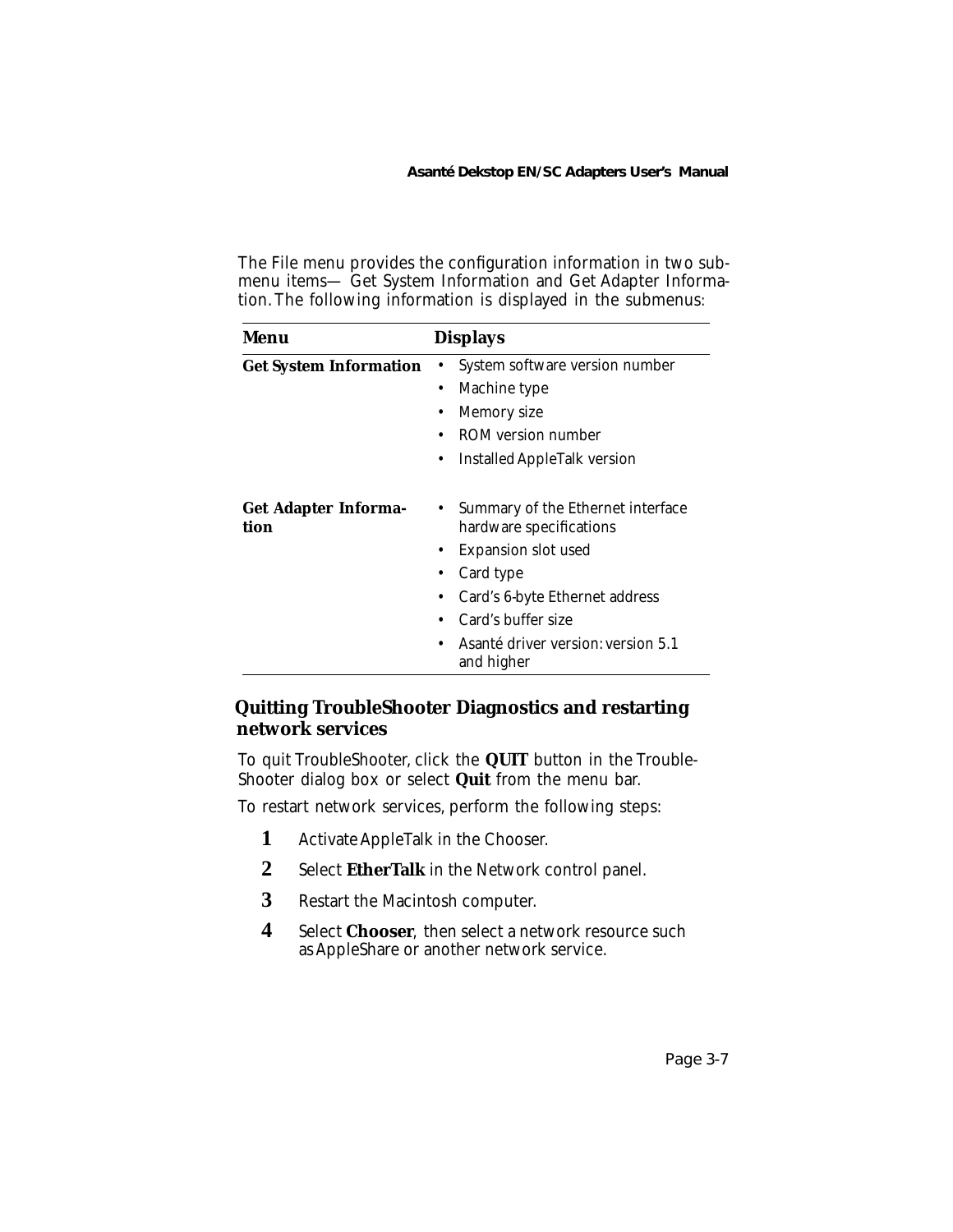# **4 Troubleshooting**

This chapter gives basic troubleshooting suggestions for problems you may encounter when installing or using an Asanté Desktop EN/SC Adapter. If you are unable to solve a problem after reading this chapter, please contact Asanté Technical Support for assistance (see Appendix C).

## **Checking the Basics**

If you have a problem accessing a network node, check the following basic requirements:

- $\boldsymbol{\nu}$  AppleTalk is active in the Chooser.
- $\mathcal V$  EtherTalk Alternate is selected in the Network Control Panel. Make sure you are using the network EtherTalk version (Phase 1 or Phase 2).
- $\vee$  AppleTalk zones are visible, when applicable.
- $\vee$  Cabling and connections are secure.
- $\checkmark$  The LEDs on the EN/SC indicate no problems. Refer to Appendix A of this manual for information about the LEDs.
- $\checkmark$  The Asanté EtherTalk driver is installed on the start-up disk (the EN/SC EtherTalk icon appears at restart, or the Ether-Talk Alternate icon is visible in the Control Panel).
- $\vee$  Run the Asanté TroubleShooter Diagnostics program to identify problems in the installation. See Chapter 3 of this manual for more information.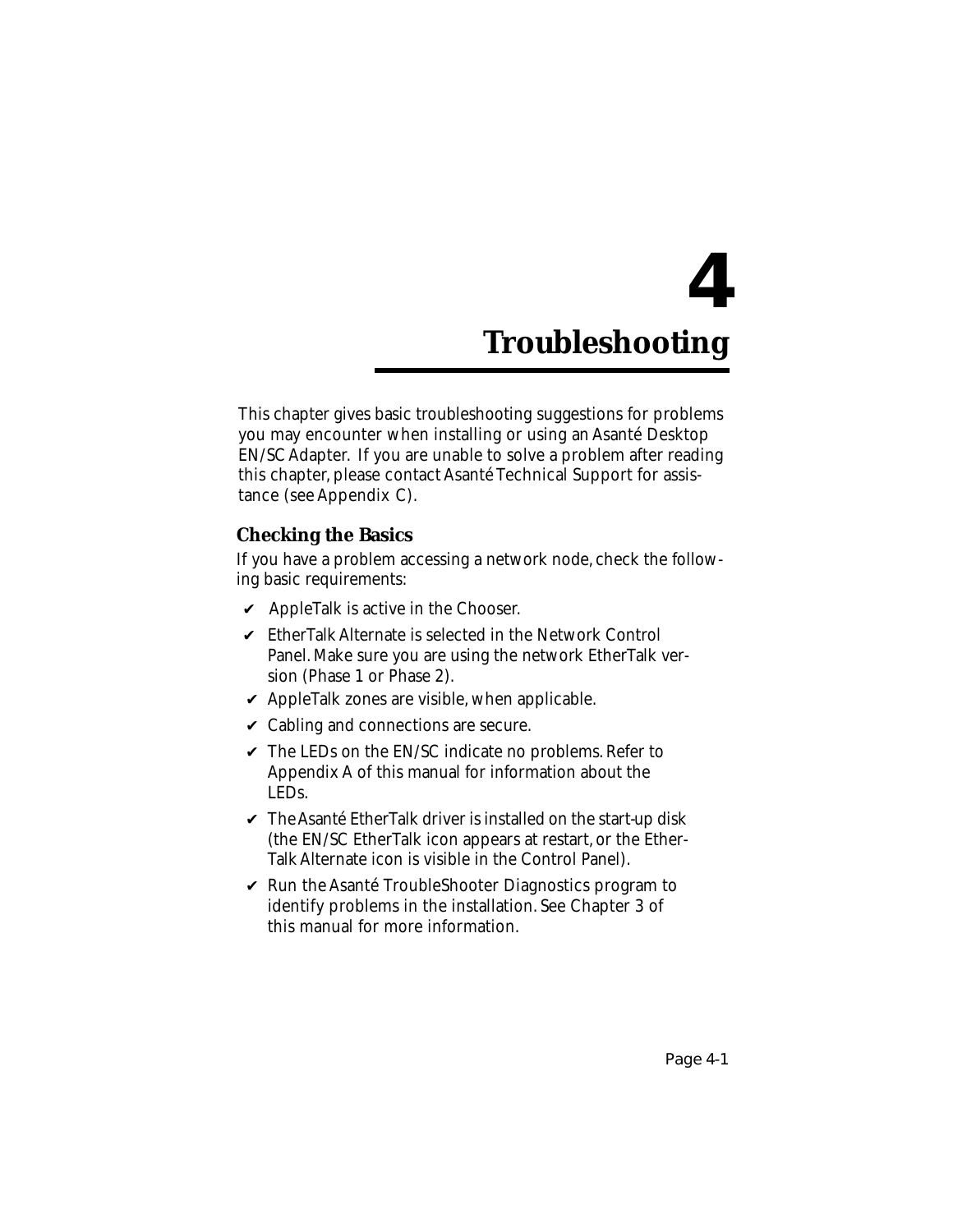## **Other tips**

## **About EtherTalk Phase 1 and Phase 2**

If you have installed EtherTalk Phase 1 and Phase 2, selecting Phase 1 may make Phase 2 network resources invisible and unavailable. The reverse is true for Phase 2. To see if this is the case, switch from one EtherTalk icon to the other. Phase 1 networks are limited to 254 nodes and one zone. In a Phase 2 network, up to 16 million nodes can be addressed on an Ethernet network. Phase 2 networks support multiple zones sharing the same physical cable. A great majority of network installations now use only Phase 2.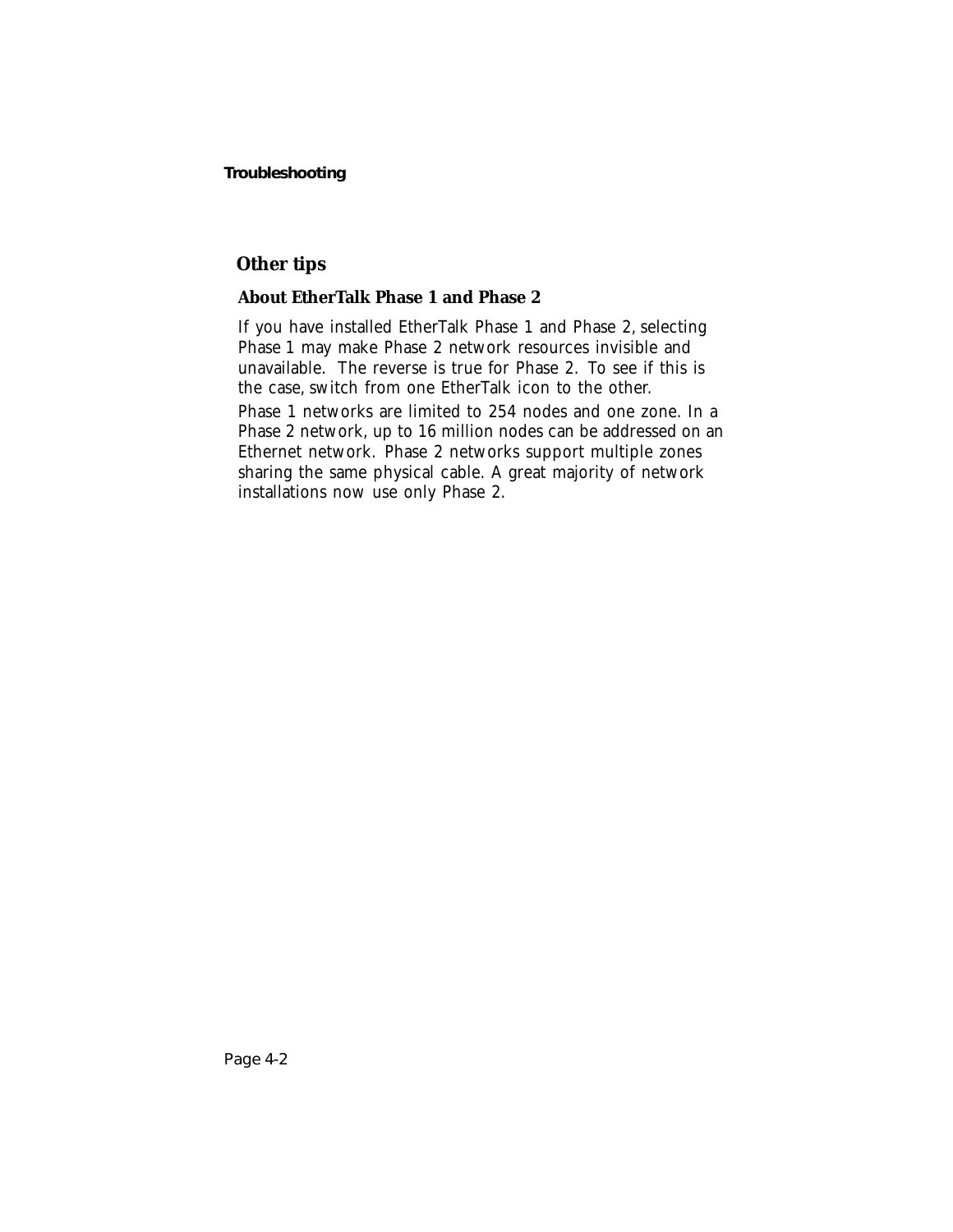## **Numerics**

| $10$ Base $T$ |  |
|---------------|--|
|               |  |
|               |  |

## **A**

| accessing network services . 2-7 |  |
|----------------------------------|--|
|                                  |  |

## **B**

| bandwidth utilization test 3-4 |  |
|--------------------------------|--|
|                                |  |

## **C**

| customize install   |  |
|---------------------|--|
| EtherTalk Installer |  |
| software  2-5       |  |

## **E**

| easy install               |
|----------------------------|
| EtherTalk Installer        |
| software 14                |
|                            |
| compatibility  1-1         |
|                            |
| Ethernet address A-2       |
|                            |
|                            |
| obtaining system           |
| configuration info  3-6    |
| operating temperature  A-1 |
| physical dimension A-1     |
| protocols supported A-1    |
| software supported A-1     |
| standards supported A-1    |
| systems supported  A-1     |

| technical specifications A-1 |
|------------------------------|
| EN/SC-10T 1-1 to 1-2         |
| EN/SC-10T/TN 1-1 to 1-2      |
| Ethernet                     |
|                              |
| 10BaseT cabling 2-4          |
|                              |
| cable requirements  2-2      |
| specificationsB-1            |
|                              |
|                              |
| <b>EtherTalk</b>             |
| Installer software           |
| customize install 2-5        |
| easy install 2-5             |
| Phase 1 and 2  4-2           |
|                              |
|                              |

## **F**

|--|--|--|

## **I**

| IEEE 802.3 standard        |  |
|----------------------------|--|
| compliance with  1-2       |  |
| installation               |  |
| installing an adapter  2-3 |  |
| installing EtherTalk       |  |
|                            |  |
|                            |  |
|                            |  |
|                            |  |
|                            |  |

## **L**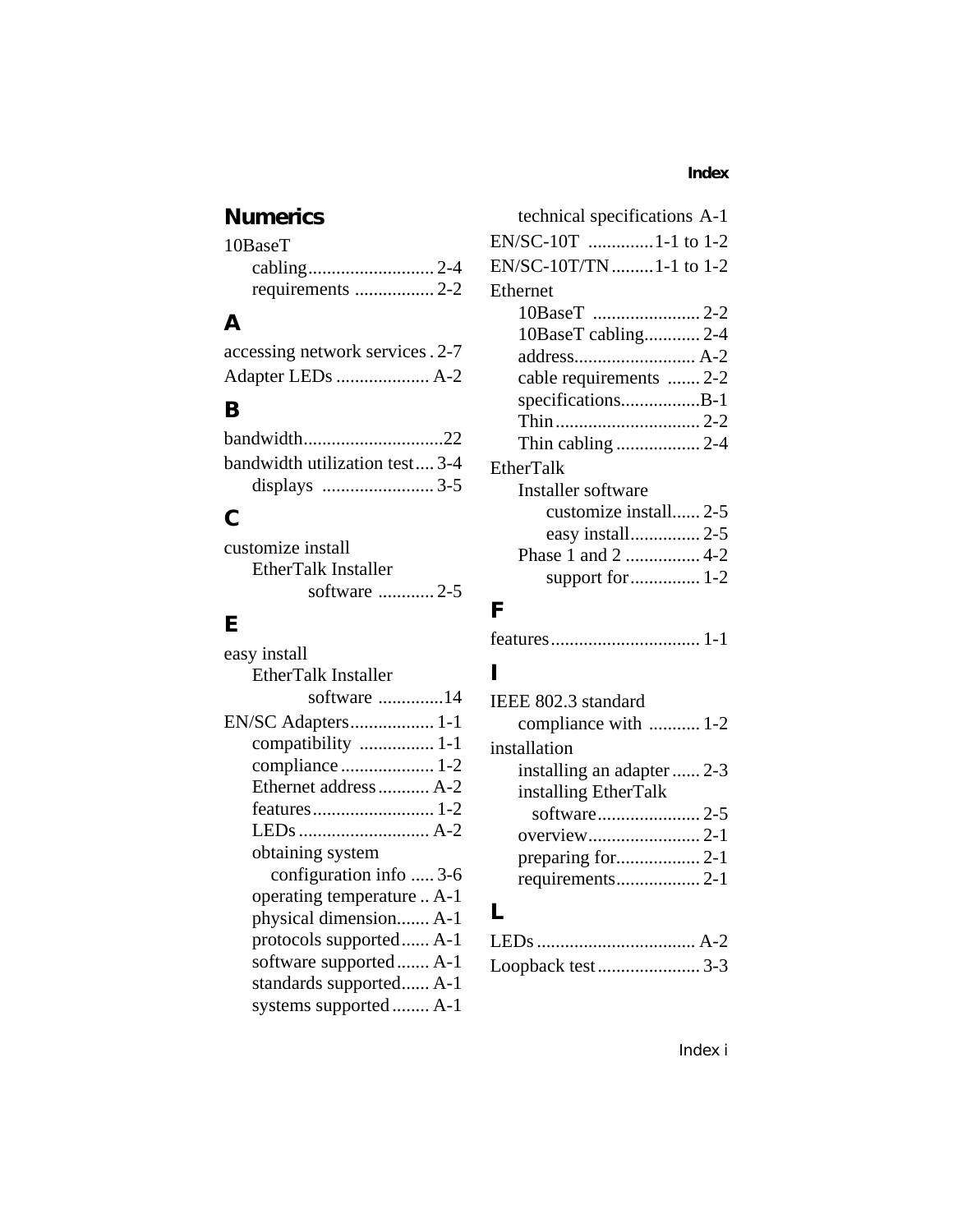### **Index**

## **M**

| Macintosh               |  |
|-------------------------|--|
| obtaining configuration |  |
| information3-7          |  |

## **N**

| network services |  |
|------------------|--|
|                  |  |

## **P**

|  |  | package contents  1-2 |  |
|--|--|-----------------------|--|
|--|--|-----------------------|--|

## **R**

| requirements |  |
|--------------|--|
|              |  |
|              |  |

## **S**

## **SCSI** address.......................... A-1 cable .............................. 2-2 termination .................... 2-3 software support

| DEC Pathworks A-1   |  |
|---------------------|--|
|                     |  |
|                     |  |
| LAT protocols A-1   |  |
| Novell NetWare  A-1 |  |
|                     |  |
| Sitka TOPS A-1      |  |
| specificationsB-1   |  |
|                     |  |

## **T**

| Thin Ethernet |  |
|---------------|--|

| cable requirements  2-2          |  |
|----------------------------------|--|
| <b>TroubleShooter Diagnostic</b> |  |
|                                  |  |
| get adapter information. 3-7     |  |
| get system information 3-7       |  |
| memory test3-2                   |  |
| network interface                |  |
| controller test 3-2              |  |
| ping-pong test3-2                |  |
|                                  |  |
| restarting network services      |  |
|                                  |  |
|                                  |  |
|                                  |  |
| checking the basics  4-1         |  |
|                                  |  |
|                                  |  |

## **U**

|--|--|--|

## **W**

|  |  |  | World Wide Web siteC-2 |  |  |
|--|--|--|------------------------|--|--|
|--|--|--|------------------------|--|--|

#### Index ii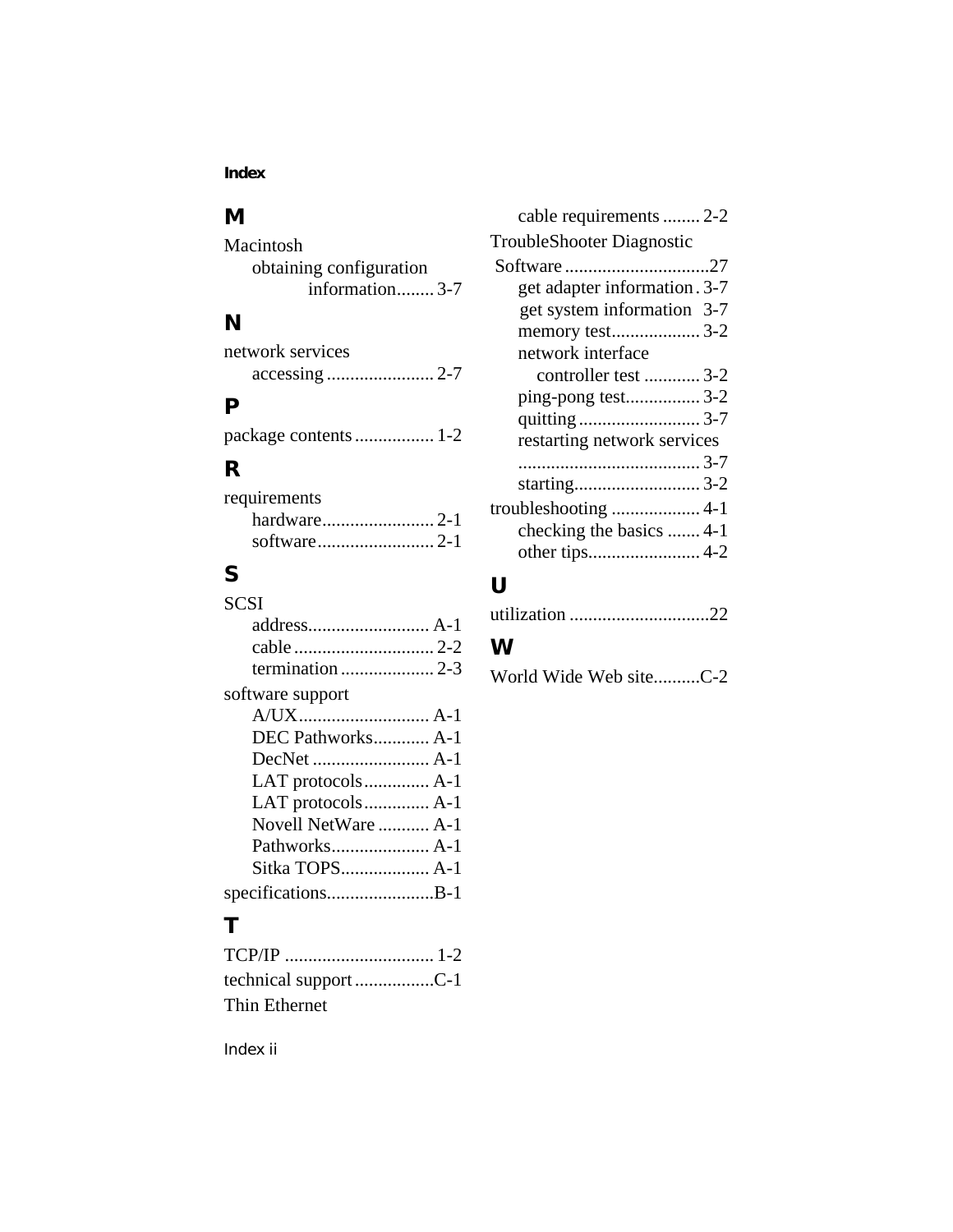# A

## **Desktop EN/SC Adapter Specifications**

## **Systems supported**

Macintosh Classic Family; II, IIX, IIsi, IIcx, IIci, IIvx; SE: SE/30; LC Family, except PowerPC versions; Performa Family, except 631CD and PowerPC versions

## **Standards supported**

IEEE 802.3 Ethernet specifications for Thin coaxial (10Base2), and Unshielded Twisted-Pair (10BaseT) media. Phase 1 and Phase 2 EtherTalk, register-level compatible with Apple Computer's Ethernet cards, AppleTalk Filing Protocol and MacTCP

## **Software supported**

AppleShare™, Novell NetWare™ for Macintosh, TCP/IP, and other popular network software

## **Protocols supported**

AFP, TCP/IP, DECnet and LAT protocols

## **SCSI address**

Fixed at 6

## **Operating temperature**

 $0°$  to  $50°$  C Relative humidity: operating 5% to 85% (non-condensing)

## **Physical dimension**

4.5" x 2.6" x 1"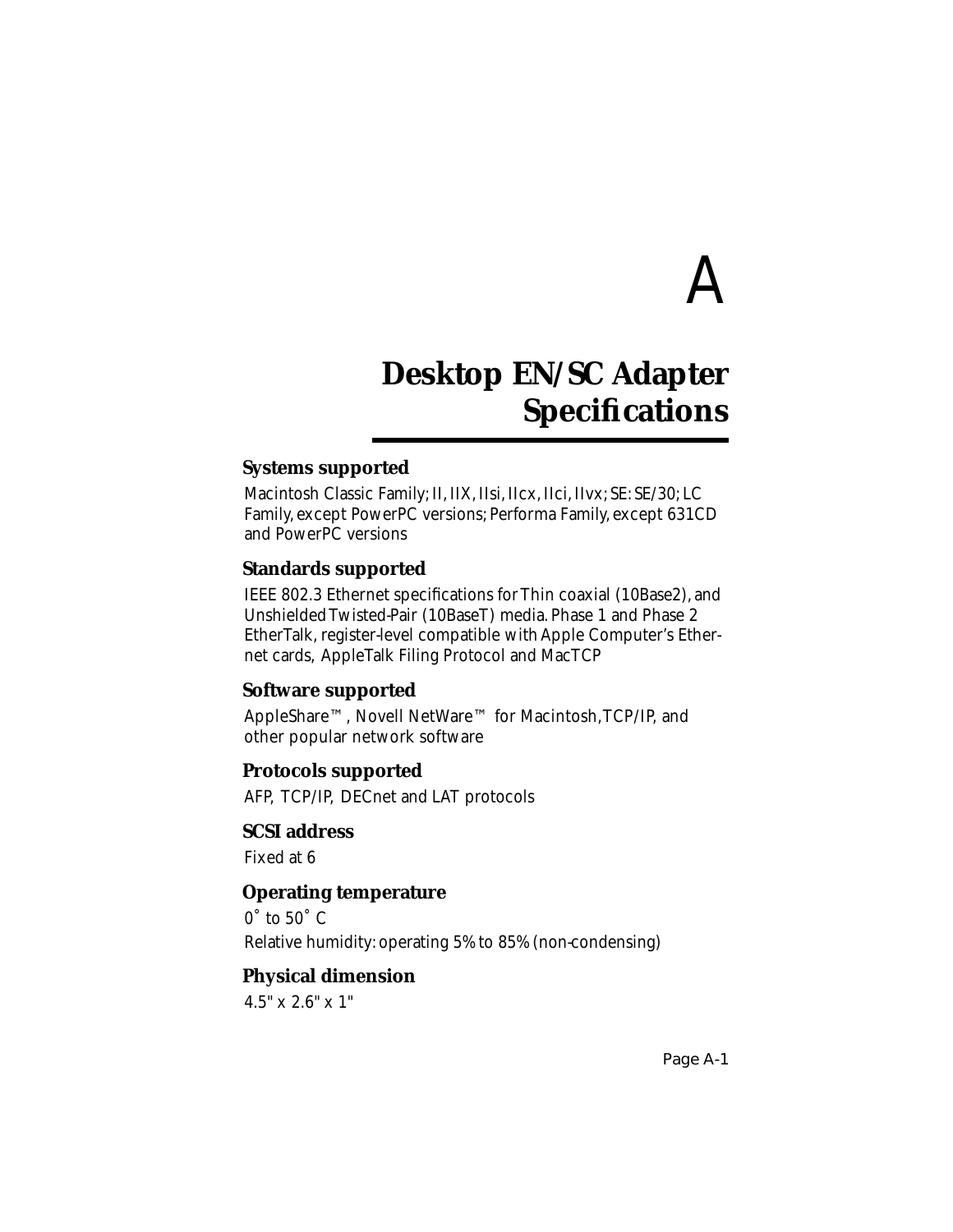## **Ethernet address**

Asanté Ethernet ID is 000094 xx xx xx (located on the bottom of the EN/SC Adapter)

| Light                   | ΟN                                                                                    | OFF                          | <b>BLINKING</b>         |
|-------------------------|---------------------------------------------------------------------------------------|------------------------------|-------------------------|
| PWR (power)             | ON<br>(operating)                                                                     | OFF<br>(inoperable)          | not applicable          |
| TX (Transmit)           | network Activity                                                                      | no network<br>activity       | transmitting<br>packets |
| RX (Receive)            | network Activity                                                                      | no packets<br>received       | receiving<br>packets    |
| LI (Link)<br>Integrity) | 10BaseT link<br>integrity enabled<br>Link is OK when<br>Link Disabled is<br>also OFF. | no 10BaseT link<br>integrity | not applicable          |

## **EN/SC Adapter LEDs**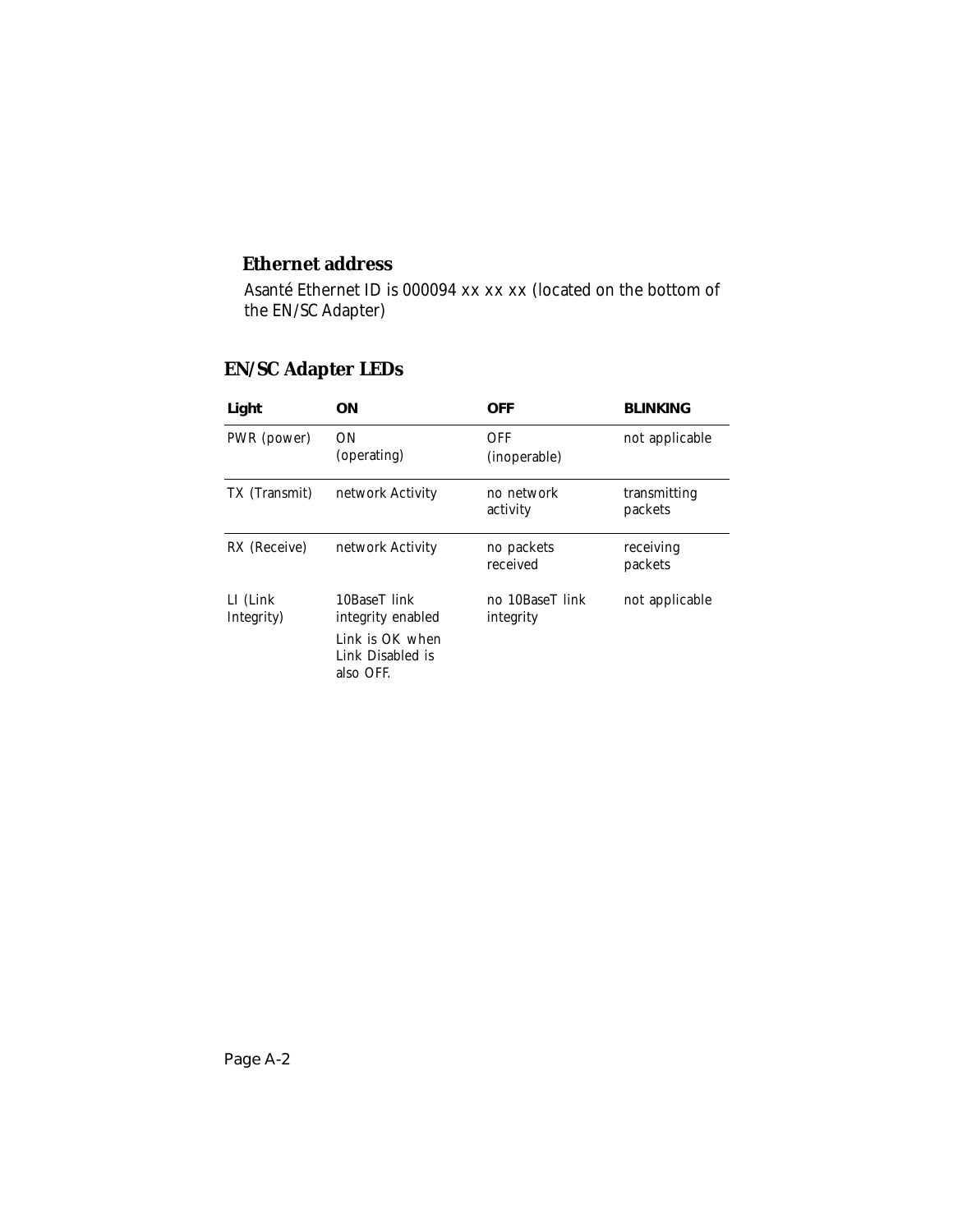# B

## **Ethernet Specifications**

When you connect your Macintosh computer to an Ethernet network using an Asanté Desktop EN/SC Adapter, you must observe the following Ethernet specifications:

| Parameter                           | 10Base2     | 10BaseT            |
|-------------------------------------|-------------|--------------------|
| Cable                               | Thin        | <b>UTP</b>         |
| Impedance                           | 50 ohms     | $100 \text{ ohms}$ |
| Connector on cable                  | <b>BNC</b>  | RJ45               |
| Data transfer rate                  | 10 Mbps     | 10 Mbps            |
| <b>Topology</b>                     | Bus         | Star               |
| Segment length<br>(maximum)         | 185 meters  | 100 meters         |
| Distance between nodes<br>(minimum) | $0.5$ meter | n/a                |
| Nodes per segment<br>(maximum)      | 30          | n/a                |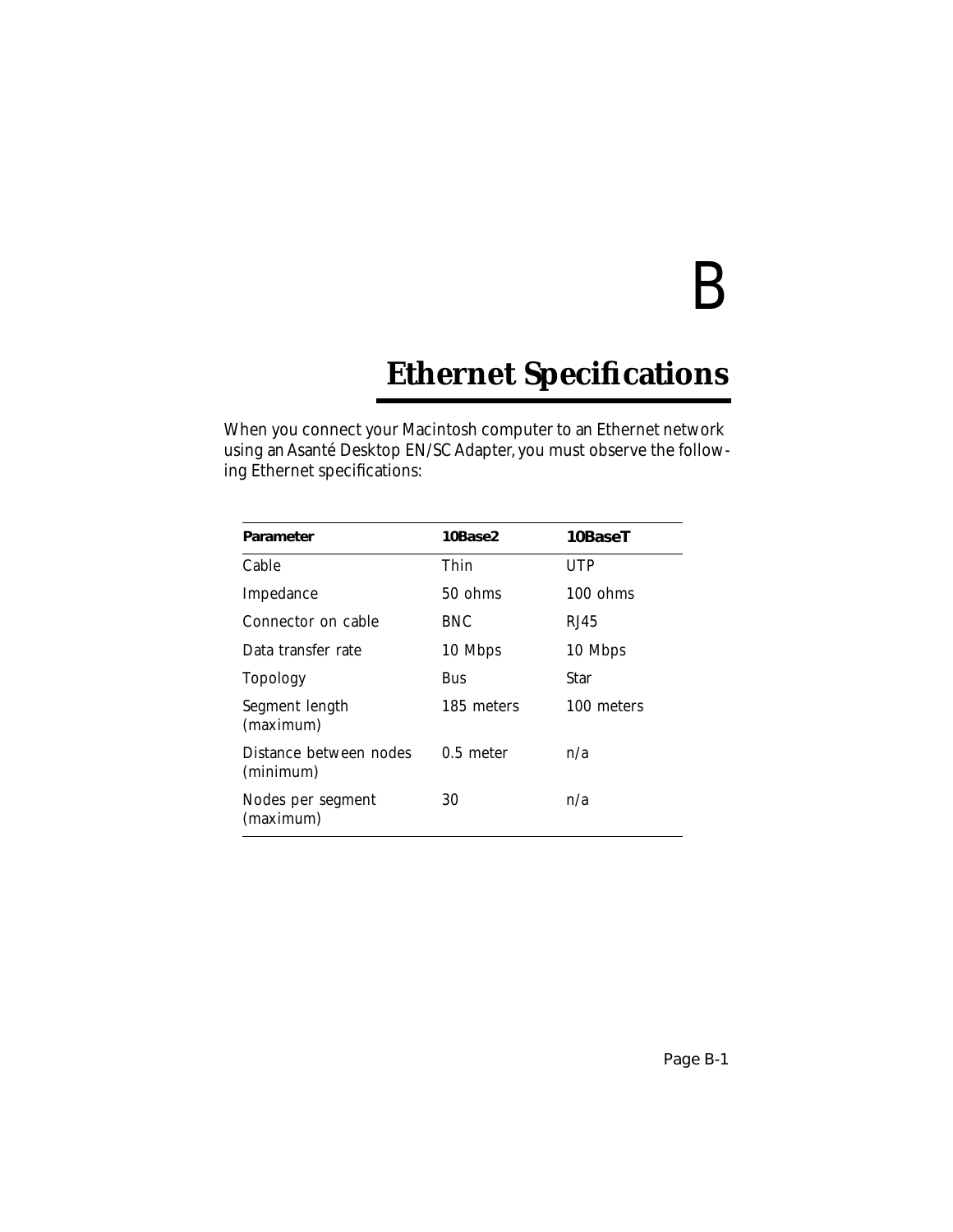# C

## **Technical Support**

## **Contacting Technical Support**

To contact Asanté Technical Support:

| <b>Telephone</b>                    | $(800)$ 622-7464      |
|-------------------------------------|-----------------------|
|                                     | (408) 435-0706        |
| Fax                                 | $(408)$ 432-6018      |
| <b>Fax-Back</b>                     | $(800)$ 741-8607      |
|                                     | $(408)$ 954-8607      |
| <b>Bulletin Board Service (BBS)</b> | $(408)$ 432-1416      |
| ARA BBS (guest log in)              | (408) 894-0765        |
| <b>AppleLink mail/BBS</b>           | <b>ASANTE</b>         |
| <b>FTP</b> Archive                  | ftp.asante.com        |
| Internet Mail                       | support@asante.com    |
| World Wide Web Site                 | http://www.asante.com |

## **Technical Support Hours**

6:00 AM to 6:00 PM Pacific Standard Time, Monday - Friday.